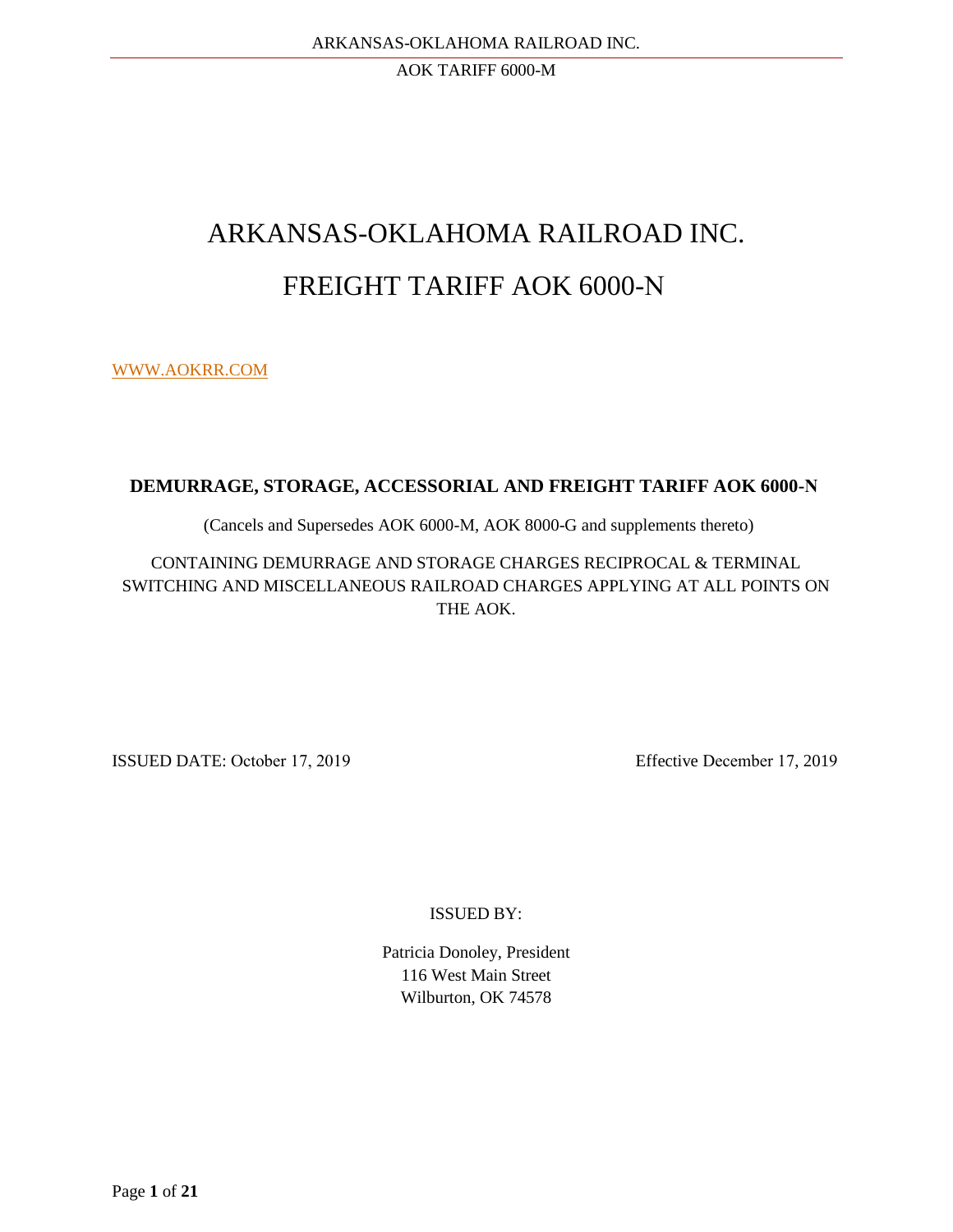## TABLE OF CONTENTS

| <b>ITEM</b>    | <b>SUBJECT</b>                                                    | <b>PAGE</b>    |
|----------------|-------------------------------------------------------------------|----------------|
|                | ITEM 0.05 REFERENCE TO TARIFFS, ITEMS, NOTES, RULES, ETC.         | 4              |
|                | ITEM 0.10 CONSECUTIVE NUMBERS                                     | $\overline{4}$ |
|                | ITEM 0.20 CHANGE IN PROVISION(S)                                  | $\overline{4}$ |
|                | ITEM 0.25 CHARGES HEREIN SUBJECT TO INCREASE                      | $\overline{4}$ |
|                | ITEM 0.30 CURRENCY                                                | $\overline{4}$ |
|                | <b>ITEM 0.35 TRANSPORTATION</b>                                   | 4              |
| <b>ITEM 10</b> | <b>GLOSSARY OF TERMS</b>                                          | 5              |
|                | ITEM 10 GLOSSARY OF TERMS (con't)                                 | 6              |
| ITEM 10        | GLOSSARY OF TERMS (con't)                                         | 7              |
| <b>ITEM 10</b> | GLOSSARY OF TERMS (con't)                                         | 8              |
| <b>ITEM 10</b> | GLOSSARY OF TERMS (con't)                                         | 9              |
| <b>ITEM 20</b> | PAYMENT TERMS                                                     | 9              |
| <b>ITEM 30</b> | <b>NOTIFICATION</b>                                               | 9              |
| <b>ITEM 40</b> | NOTIFICATION TO AOK                                               | 10             |
| <b>ITEM 50</b> | <b>CLAIMS</b>                                                     | 10             |
| ITEM 60        | <b>APPLICATION</b>                                                | 11             |
| <b>ITEM 70</b> | CHARGES FOR TOXIC OR POISONOUS INHALATION HAZARD                  | 11             |
|                | ITEM 80 DEMURRAGE POLICY AND PRICES                               | 12             |
|                | ITEM 90 HOLIDAYS                                                  | 13             |
|                | ITEM 100 EMPTY CARS RETURNED UNUSED                               | 13             |
|                | ITEM 110 ORDERING EMPTY CARS FOR PLACEMENT BY SPECIFIC CAR NUMBER | 13             |
|                | ITEM 120 CARS INTERCHANGED OR DELIVERED TO AOK IN ERROR           | 13             |
|                | ITEM 130 INDUSTRY SETBACK                                         | 14             |
|                | ITEM 140 LOCOMOTIVES, DEAD, ON OWN WHEELS                         | 14             |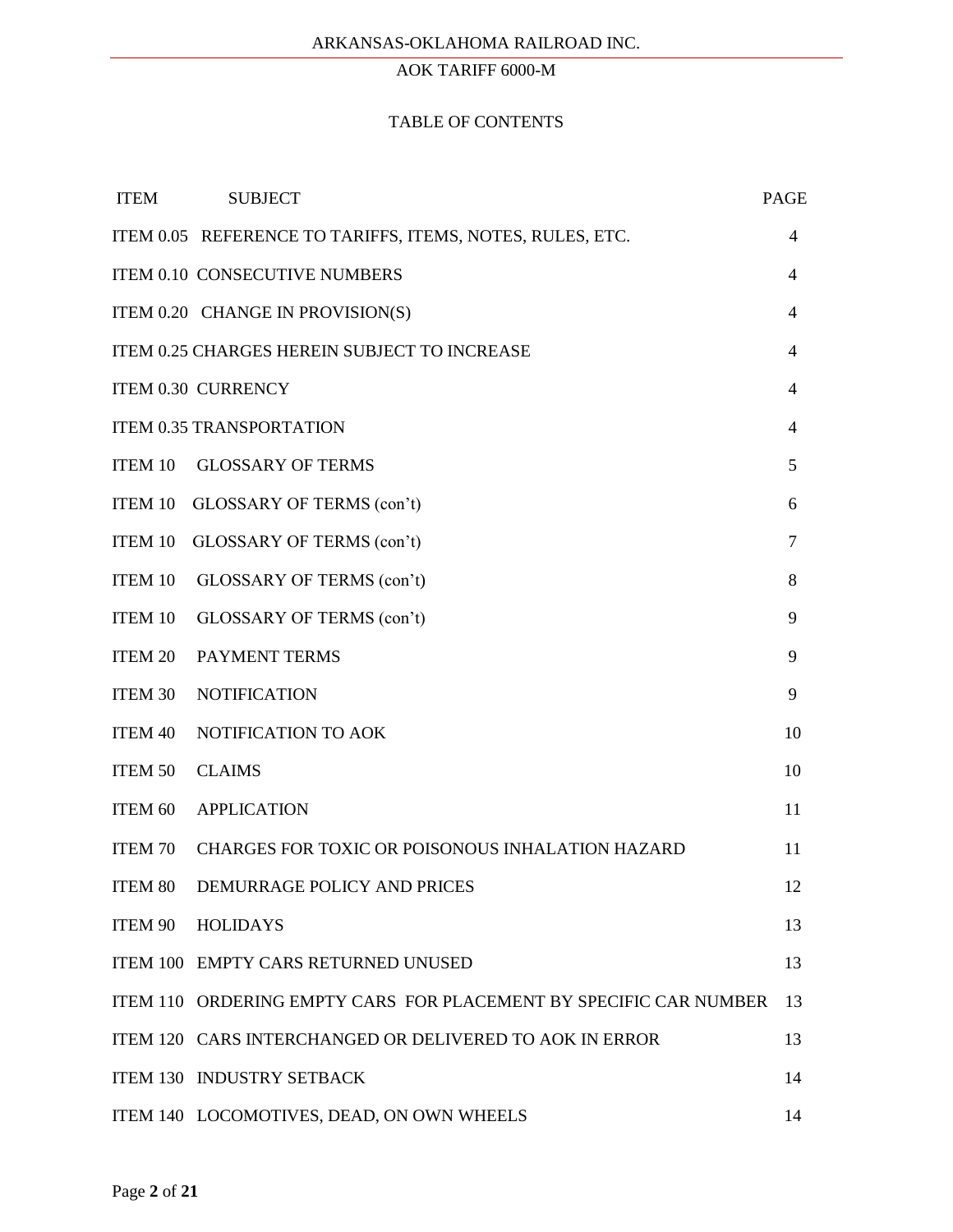## ARKANSAS-OKLAHOMA RAILROAD INC.

# AOK TARIFF 6000-M

|                 | ITEM 150 REASONABLE DISPATCH                                 | 14 |
|-----------------|--------------------------------------------------------------|----|
|                 | ITEM 160 OVERSIZED LOADS OR SPECIAL TRAIN SHIPMENTS          | 14 |
|                 | ITEM 170 SWITCHING OUTSIDE NORMAL OPERATING OR SERVICE HOURS | 15 |
|                 | ITEM 180 SPECIAL FREIGHT TRAIN SERVICE                       | 15 |
|                 | ITEM 190 TURNING CARS TO PERMIT LOADING/UNLOADING            | 16 |
|                 | ITEM 200 WEIGHING                                            | 16 |
|                 | ITEM 210 OVERLOADED CARS                                     | 16 |
|                 | ITEM 220 DIVERSION/RECONSIGNMENT CHARGES                     | 16 |
|                 | ITEM 230 PRIVATE CAR APPLICATION FOR RAILROAD MARKED CARS    | 17 |
|                 | ITEM 240 PRIVATE CAR MILEAGE                                 | 18 |
|                 | ITEM 250 MILEAGE ALLOWANCE ON SHIPPER OWNED OR LEASED CARS   | 18 |
|                 | ITEM 260 INTRA-PLANT SWITCHING                               | 18 |
| <b>ITEM 270</b> | <b>INTRA- TERMINAL SWITCHING</b>                             | 18 |
| ITEM 280        | RELEASE OF CARS WITHOUT FORWARDING INSTRUCTIONS              | 18 |
| ITEM 290        | STORAGE FOR AOK CUSTOMERS                                    | 18 |
| ITEM 300        | <b>CONTRACTUAL STORAGE</b>                                   | 19 |
| <b>ITEM 310</b> | STORAGE OF RAILWAY EQUIPMENT MOVING ON OWN WHEELS            | 19 |
| <b>ITEM 320</b> | STORAGE OF EXPLOSIVES/HAZARDOUS                              | 20 |
| <b>ITEM 330</b> | RECIPROCAL SWITCHING                                         | 21 |
| <b>ITEM 340</b> | EQUIPMENT SUPPLIED FOR SPECIFIC DESTINATION OR JUNCT.        | 21 |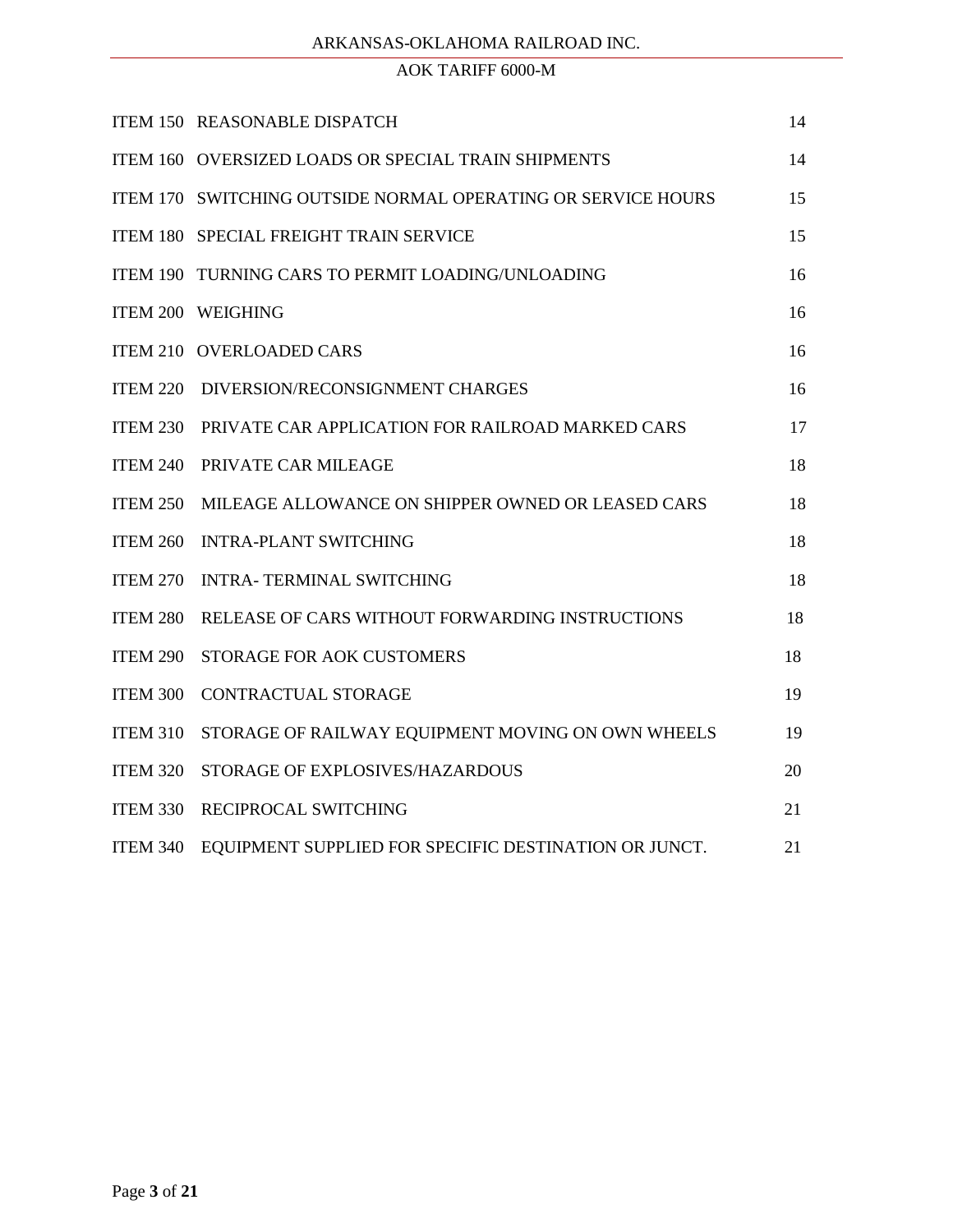## **ITEM 0.05 REFERENCE TO TARIFFS, ITEMS, NOTES, RULES, ETC.**

This publication is now available on the Internet for viewing or sending directly to your printer. AOK Home Page address is http:aokrr.com. All customers shipping with the AOK should review the publications posted on the Website before tendering freight to or from any of the railroads as revisions to the publications will be made from time to time by supplement or reissuing the publications in their entirety.

If you are not equipped to obtain a copy of this publication from the AOK web site, a hard copy will be mailed to you, provided you furnish, to the address shown below, a formal written request for a printed copy specifying the specific railroad and tariff number. This formal request is required on an annual basis in accordance with the Surface Transportation Board's policy decision under Ex Parte 528, Disclosure, Publication and Notice of Change of Rates and Other Service Terms for Rail Common Carriage.

AOK RAILROAD INC. Attn: General Manager – Tariff Requests 116 West Main Street Wilburton, OK 74578

Where reference is made in this tariff to tariffs, items, notes, rules, etc., such references are continuous and include supplements to and successive issues of such tariffs, and reissues of such items, notes, rules, etc.

## **ITEM 0.10 CONSECUTIVE NUMBERS**

Where consecutive numbers are represented in this tariff by the first and last numbers connected by the word "to" or a hyphen, they will be understood to include both of the numbers shown.

#### **ITEM 0.20 CHANGE IN PROVISION(S)**

AOK reserves the right at any time to change the provisions of this publication; provided, however, any such change shall be effective only with regard to any transportation services provided under the publication for freight tendered after the effective date of the changes. AOK will make available on its web site this publication in the latest amended form. Shipper should review this publication before tendering freight to AOK. Revisions to this publication will be made from time to time by reissuing the publication in its entirety.

#### **ITEM 0.25 CHARGES HEREIN SUBJECT TO INCREASE**

Charges published herein are subject to increase by republication.

#### **ITEM 0.30 CURRENCY**

Charges published herein are stated in United States Dollars.

#### **ITEM 0.35 TRANSPORTATION**

Carrier agrees to transport shipments with reasonable dispatch. Carrier does not guarantee rail service within any particular time frame. Bunching and Run Around will not be considered railroad error and no allowance will be made.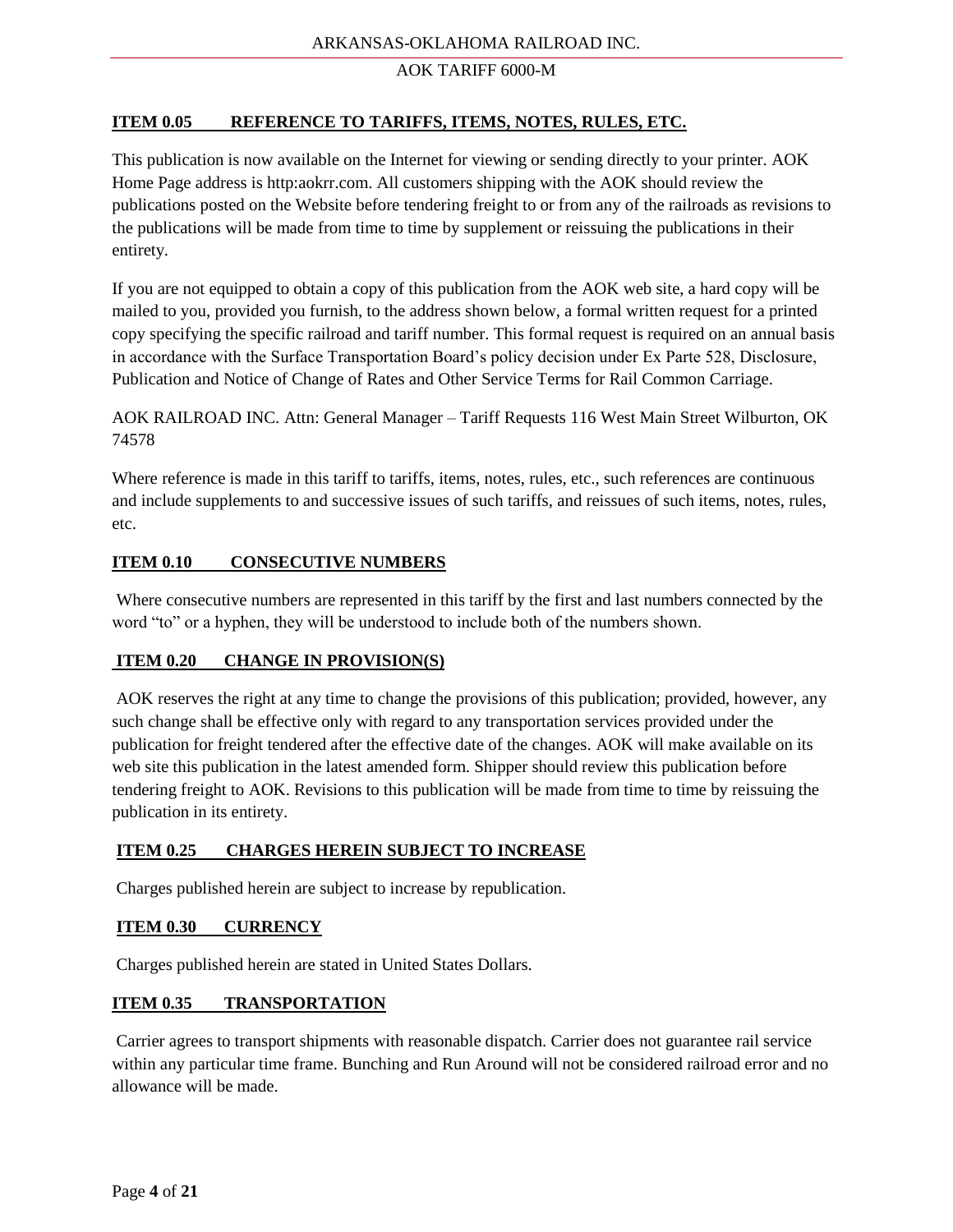## **ITEM 10 GLOSSARY OF TERMS**

ACTUAL PLACEMENT: When a car is placed in an accessible position for loading or unloading, or at a point designated by the shipper or consignee or party loading or unloading the car.

ASSIGNED CARS: The assignment of cars to a given shipper at a specific location as defined in Car Service Rule 16 and Car Hire Rule 22 as published in the Official Railway Equipment Register.

ASSIGNEE: A shipper who has requested and has been assigned specific cars.

BILL OF LADING: Uniform Bill of Lading as contained in the Uniform Freight Classification UFC 6000-Series, subject to modification as may from time to time.

BROKER: An agent or intermediary negotiating the buying or selling contents of car, other than shipper or consignee.

BUNCHING: The accumulation of cars for loading or unloading shipped on different days. Since AOK does not control the flow of inbound cars from connecting railroads, no allowance can be made in demurrage charges.

CALENDAR MONTH: Defined as 12:01 AM from the first day of one calendar month through 12:01 AM of the first day of the following calendar month.

CALENDAR YEAR: Defined as 12:01 AM January 1st of one year through 12:01 AM January 1st of the following calendar year.

CAR ORDER WANT DATE: The date for which customer requested car for loading.

CHARGEABLE DAY: A twenty-four (24) hours period or fraction thereof for which a charge assessed pursuant to this Tariff can be assessed.

CLOSING EVENT: The event in a car cycle that closes the cycle and results in computation of time and charges.

CONSIGNEE: The party designated on the bill of lading as the entity entitled to receive delivery of the car from the carrier.

CONSIGNOR or SHIPPER: The party designated on the bill of lading as the entity which has caused the car to be consigned into transportation.

CONSTRUCTIVE PLACEMENT: When a car, including order notify and in-bond shipments, cannot be actually placed or delivered because of any condition attributable to the consignee, shipper, loader or unloader, such car will:

(a) be held on AOK tracks and notice will be sent or given to the party entitled to receive notification that the car is held awaiting disposition instructions;

 (b) have been placed by AOK on private or other than public delivery tracks, including lead tracks serving the consignee, shipper, loader or unloader, will be considered constructively placed without notice.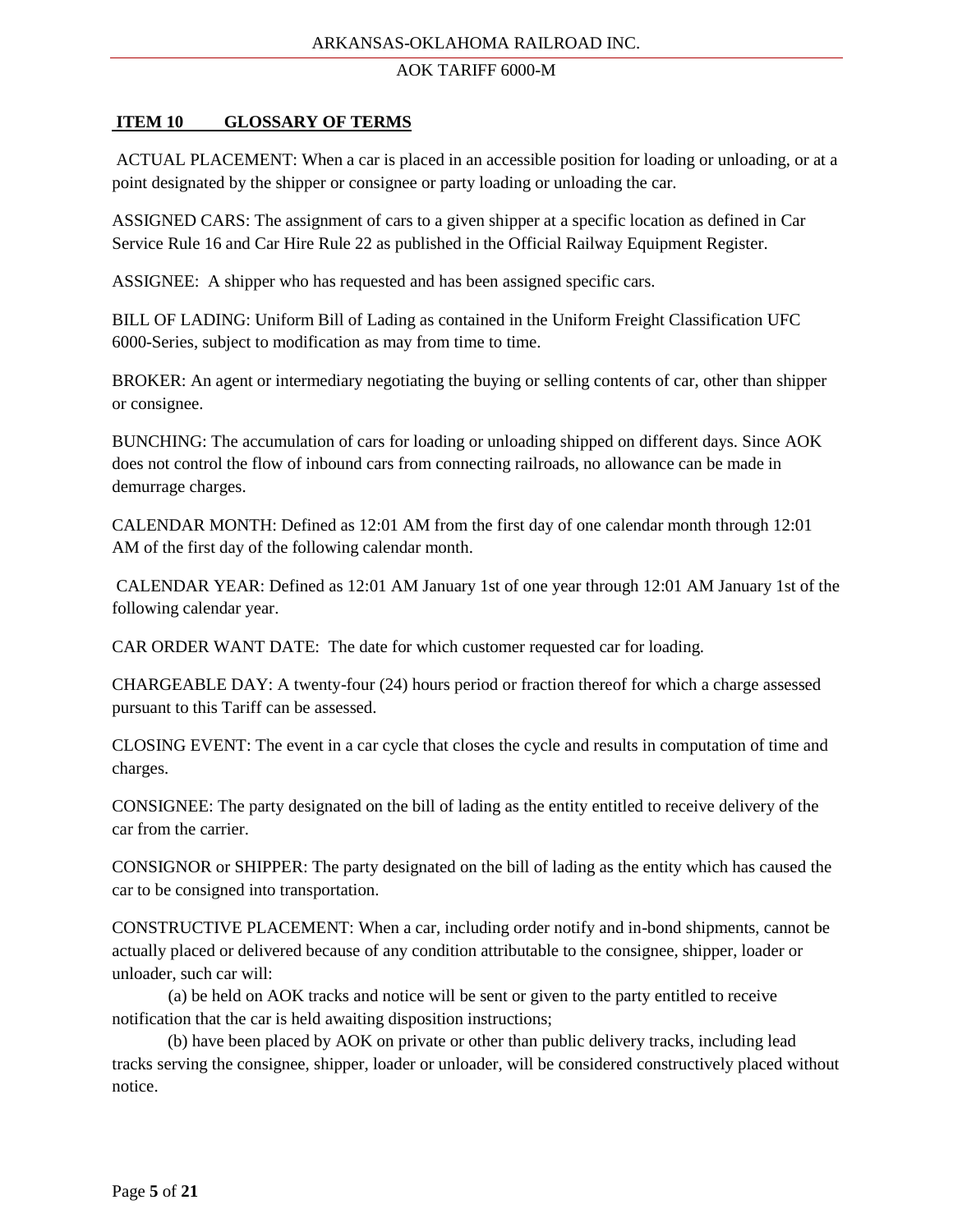#### ARKANSAS-OKLAHOMA RAILROAD INC.

#### AOK TARIFF 6000-M

CONSTRUCTIVE PLACEMENT TIME: The time from constructive placement until a car is actually placed.

DEMURRAGE: Demurrage is a charge for detaining a railcar. Railroads charge demurrage as an incentive for customers to load and unload cars promptly, to prevent congestion in railroad terminals caused by idle cars, and ultimately to improve the utilization of a valuable asset.

DESTINATION: Billing destination, or if such destination is serviced by a terminal yard, then such terminal yard will be considered as the destination.

DISPOSITION: Information, including forwarding instructions and/or release, which allows the railroad to either Tender, as defined in this Item, or release the car from the shipper's, consignee's, loader's, or unloader's account.

DIVERSION: An order from the shipper or consignee to deliver car(s) to other than the original billed destination.

EMPTY CARS ORDERED AND NOT USED: Empty cars ordered, placed or constructively placed for loading and not used in transportation service.

EMPTY RELEASE INFORMATION: Advice from consignee and/or unloader, given to the AOK Data Entry Department, electronically via SHIPPER CONNECT, via email to diane@aokrr.com or in writing via fax to 1-918-465-0299 that car is unloaded and available to AOK. Information given must include identity of consignee, and/or unloader, party furnishing the data, car initial, number, date and time. Release will be effective on date and time advice is received by AOK.

FORWARDING INSTRUCTIONS: A bill of lading given to authorized personnel of the line-haul carrier that contains all of the necessary information which allows for the immediate movement by AOK. Forwarding instructions will be effective on date and time advice is received by AOK.

Advice received by AOK to move a car from a shipper's loading or storage track to AOK's yard or hold track to be held for "forwarding instructions", whether furnished by the party loading car or another party, or a bill of lading or an order consigning the car to an Agent of AOK which has no beneficial interest in the lading, does not constitute "forwarding instructions" or a release from demurrage or other like charges.

A bill of lading, or other suitable order, covering car(s) requiring clearance from all carriers in the routing will not constitute "forwarding instructions' until clearance is received from all carriers in the routing.

FREE TIME: The time allowed for the unloading or loading of cars.

IDLER CAR: An empty car used to protect overhanging loads, or used between cars loaded with long material.

INDUSTRIAL INTERCHANGE TRACK: Designated delivery or receipt track or tracks for the exchange of cars between carrier and industry performing their own switching including switch line acting as Agent for Industry.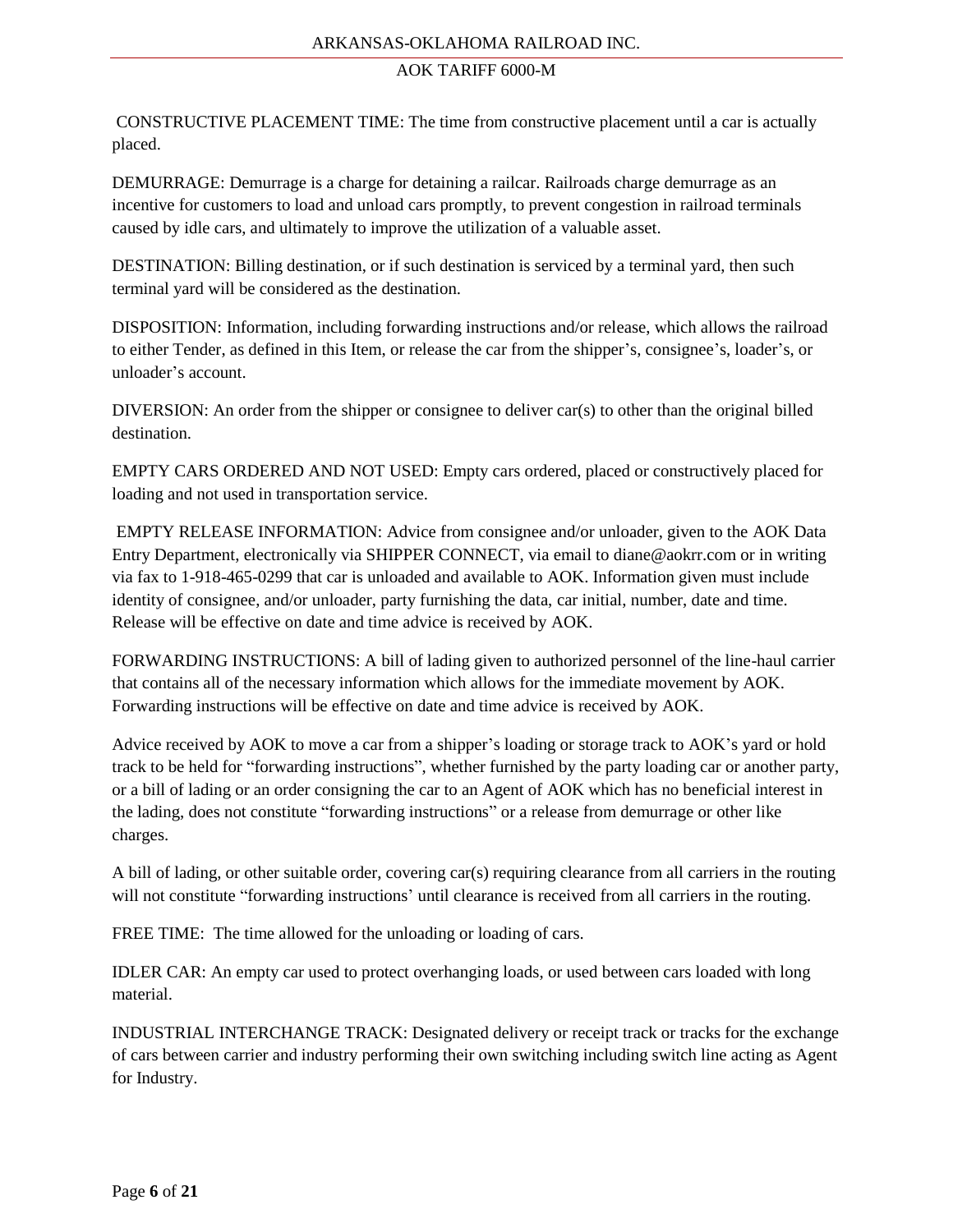#### ARKANSAS-OKLAHOMA RAILROAD INC.

#### AOK TARIFF 6000-M

INDUSTRY TIME: The time from actual placement or placement to team tracks until release and receipt of forwarding instructions, if applicable. The time from interchange receipt of a loaded car or a loaded private car released and held on railroad controlled tracks until forwarding instructions are received.

INTRA-PLANT SWITCHING: A switching movement of cars, loaded or empty, from one track to another track or between two points on the same track, within the same plant or industry without leaving the tracks of the same plant or industry.

INTRA-TERMINAL SWITCHING: A switching movement (other than intra-plant switching) from one track to another track of the same carrier, within the switching limits of one station or industrial switching district.

INTER-TERMINAL SWITCHING: A switching movement (other than intra-plant and intra-terminal switching) between an industrial track or team track on the tracks of AOK and an industrial track or team track on connecting lines on traffic having origin and destination within the same switching limits of the same station or industrial switching district. Charges of connecting carriers will be in addition to charges provided herein.

LEASED TRACK: A track leased to a user through a written lease agreement and is considered the same as a private track for demurrage purposes.

LINE-HAUL: Movement between stations that are not located within the switching limits of the same station. Movement between stations located within the switching limits of the same station will be considered Line-haul when customer is not listed as open to reciprocal switching or when movement occurs from or to a leased track.

LOADER: Party physically loading the car.

LOADING: The complete or partial loading of a car in conformity with AOK loading and clearance rules, advice that the car is available for movement, and the furnishing of forwarding instructions.

NOTIFICATION: When required, notification will be furnished either electronically or in writing to all parties entitled to receive notification.

ORDER IN CUSTOMER: A customer who, by prior arrangement, has notified AOK that cars shall not be placed, or considered to be placed, for loading or unloading, until AOK has received an order for placement from said customer.

ORDER IN: In order for a car on constructive placement to be spotted at a customer's facility, the party entitled to receive the car must order the car for placement.

OTHER THAN PUBLIC DELIVERY TRACK: Any trackage assigned for individual use, including privately owned or leased track.

PARTIAL UNLOADING: The partial unloading of a car and the furnishing of forwarding instructions.

PRIVATE CAR: A car which is not owned or leased by a railroad.

PRIVATE TRACK: Any track not owned or leased by a railroad.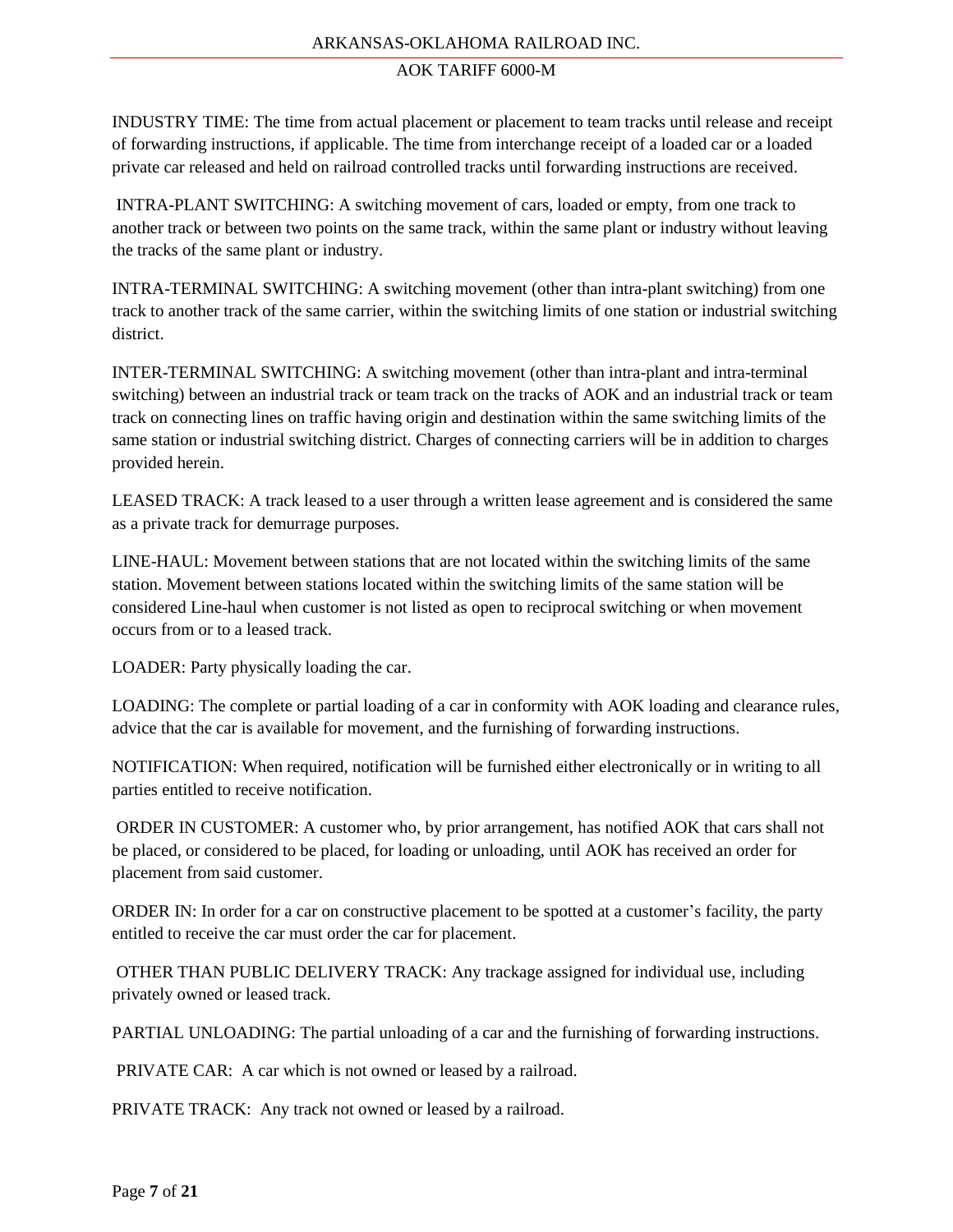PUBLIC DELIVERY TRACK: Any track for use by the general public for loading and unloading (i.e. Team Track).

RAILROAD CONTROLLED CAR: Any car other than a private car.

RECIPROCAL SWITCHING: An arrangement between carriers serving the same station or switching district where the carrier physically serving the industry performs switching service for loading or unloading on behalf of the other carrier on shipments having an immediately preceding or following linehaul movement via the other carrier. AOK will provide reciprocal switching only to or from AOK customer specially listed in Section IV of this tariff.

RECONSIGNMENT: Any order from the shipper to bill a car to other than the original destination. (An order to turn over the car to another party, that does not require an additional movement of the car, is not a reconsignment).

REFUSED LOADED CAR: An original loaded car refused at destination without being unloaded.

RELEASE: The notification received from loader or unloader that loading or unloading of a car has been completed and car is available for movement and forwarding instructions have been received, if applicable. Date and time that AOK receives forwarding instructions and advice that a car is available for movement and from non- credit customers, upon payment of any charge due. Cars placed on industrial interchange tracks of a industry doing it's own switching, including those tracks of an industrial switch line acting as Agent of industry, will be removed from track and considered received and held for disposition as provided in this Tariff. Cars found to be improperly loaded at origin will not be considered released until the load has been properly adjusted and clearance has been obtained. When a car is unloaded and then reloaded, empty release information must be furnished. If not furnished, demurrage will be continuous until forwarding instructions are received. Loaded or empty or private cars released and pulled from private tracks, which must first be held on railroad track awaiting forwarding instructions, are subject to demurrage/storage provisions and charges as provided in this Tariff.

NOTE: Demurrage charges will continue to accrue to the Origin Industry even when cars are released to a Third- party, until the time billing is received from the Third-party.

RESHIPMENT: A new document by which the entire original shipment is forwarded in the same car to another destination.

RUN AROUND: Car(s) placed ahead of previous arrivals.

SHIPPER CONNECT: Online utility that allows user to manage their inventory while online as well as release of empty railcars. Contact RMI Administrator with questions at (918) 465-0299 or email Diane@aokrr.com.

SHIPPER or CONSIGNOR: The party designated on the bill of lading as the entity which has caused the car to be consigned into transportation.

SPOT ON ARRIVAL: AOK, without notification, will place cars for loading or unloading immediately upon their availability for placement.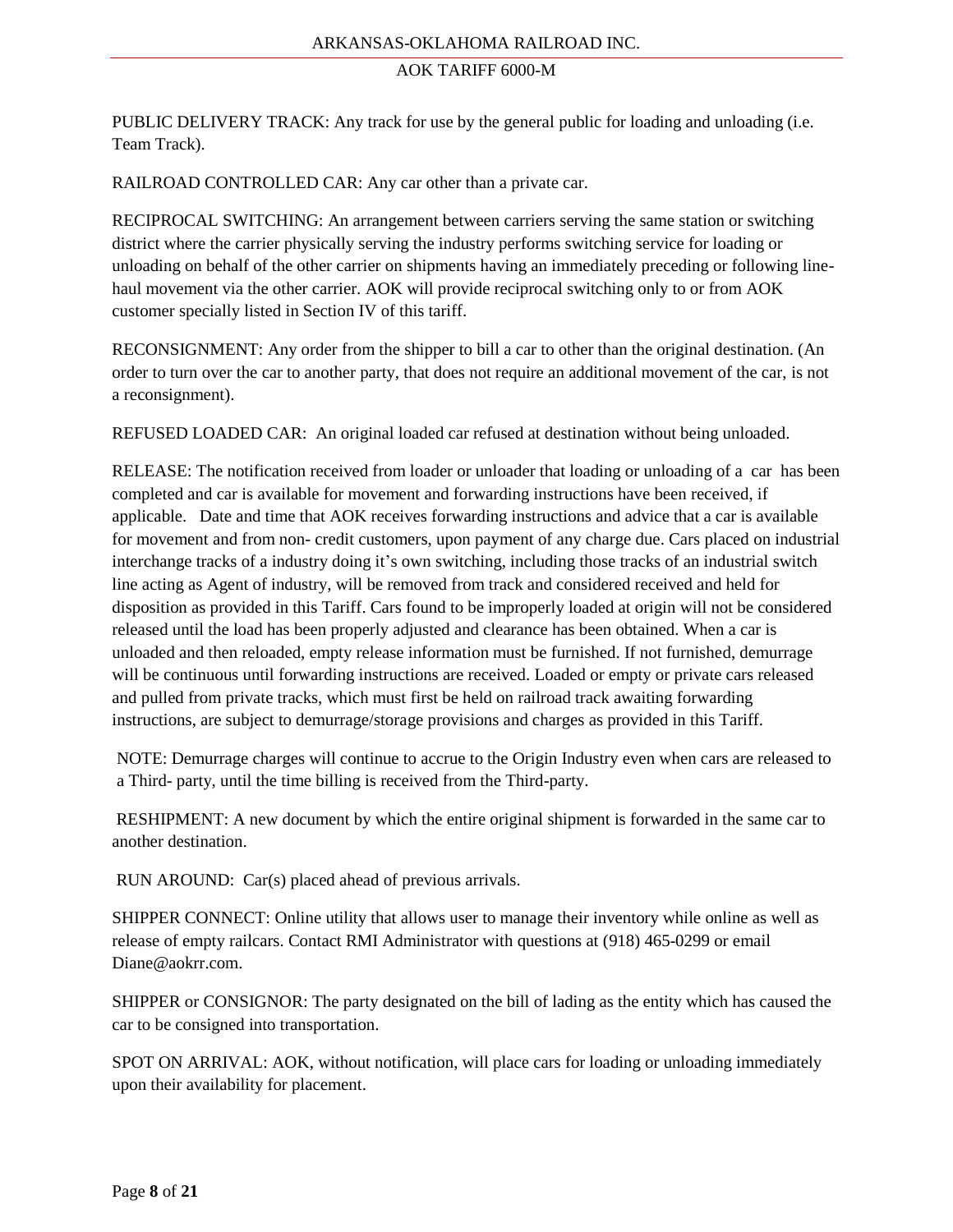## ARKANSAS-OKLAHOMA RAILROAD INC.

#### AOK TARIFF 6000-M

SPOT ON ARRIVAL CUSTOMER: A customer who has not requested to be an Order In Customer will be considered a Spot On Arrival Customer (see Spot on Arrival). If constructive placement of a car is necessary, the car will not be placed for loading or unloading until AOK has received an order for placement from the Spot on Arrival Customer.

STRAIGHT DEMURRAGE: Straight demurrage rules provide for an allowance of a definite period, called "free time," for the loading or unloading of cars and for a definite charge by the day for all cars held beyond that period.

STOPPED IN TRANSIT: When cars are held en route because of any condition attributable to the shipper, or consignee, or owner.

STORAGE DAY: A twenty-four (24) hour period, or fraction thereof.

TEAM TRACK: Any track designated by AOK for use by the general public for loading and unloading (i.e. Public Delivery Track).

TENDER: The actual or constructive placement of an empty or loaded car.

TIH/PIH: Toxic Inhalation Hazards (TIH) and Poison Inhalation Hazards (PIH), including all commodities listed in 49 CFR Table 172.101 (Hazardous Materials Table) with a Special Provision code in Column 7 of 1 thru 6, or 13 as defined in 49 CFR §172.102. The terms TIH and PIH are synonymous as they apply to this Tariff.

TIME: Local time is applicable, expressed on the basis of the twenty-four (24) hour clock, commencing at 12:01 AM.

UNLOADER: Party physically unloading the car.

UNLOADING: The complete or partial unloading of a car and notice from the consignee the car is available for movement and the furnishing of forwarding instructions when required.

#### **ITEM 20 PAYMENT TERMS**

Charges that accrue per this Tariff are due and payable according to AOK's payment terms of 15days after receipt of invoice.

## **SECTION I DEMURRAGE RULES AND CHARGES**

## **ITEM 30 NOTIFICATION**

Notification to Shipper, Loader, Unloader, Consignee, Freight Payer or party entitled to receive notice. A. The following notification will be furnished as indicated:

1. Cars for Other than Public Delivery Tracks:

a. Notice of constructive placement shall be sent or given if a car is held on tracks of AOK at an available hold point or at billed destination due to any condition attributable to the shipper, consignee, loader or unloader which prevents AOK from making actual placement.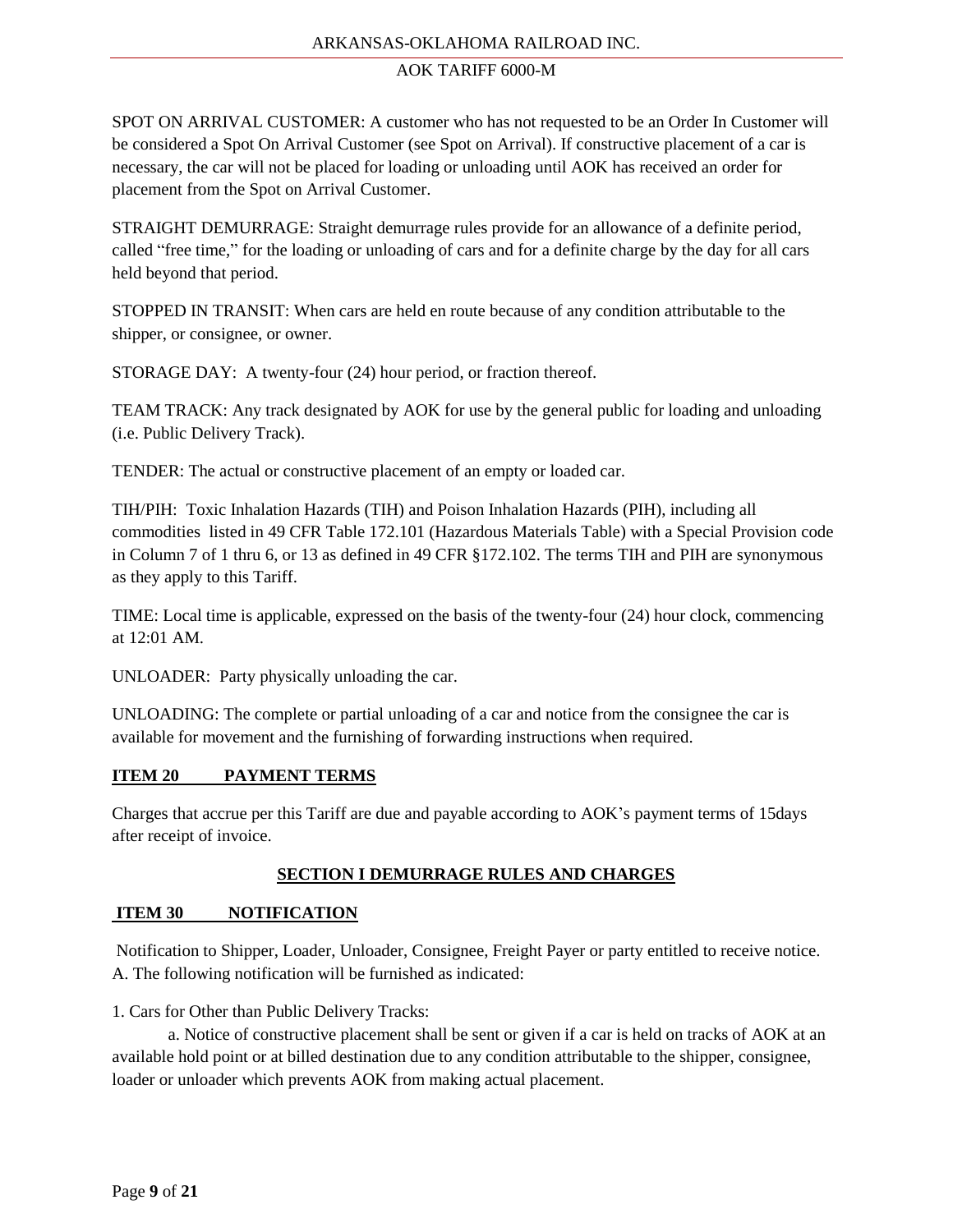b. Delivery of car upon tracks of consignee will constitute notice. AOK Train Crew will record placement events. The date and time of the AOK Train Crew's record will govern the charges in this tariff.

2. Cars for Public Delivery Tracks: a. Notice of constructive placement shall be sent or given if a car is held on tracks of AOK at an available hold point or at billed destination due to any condition attributable to the shipper, consignee, loader or unloader which prevents AOK from making actual placement.

B. Notification will be furnished in writing, electronically, or via mechanical device, and shall contain:

- 1. Car initials and number
- 2. If lading transferred en route, the initials and numbers of the original car.
- 3. Commodity
- 4. Hold point, if other than billed destination.

C. When shipper or consignee utilizes an electronic or mechanical device, including fax machines, phone systems and email, to accept messages, notification left on such device will be considered as having been received.

D. It will be the responsibility of the AOK served customer (Shipper, Loader, Unloader, Consignee, Freight Payer or party entitled to receive notice) to notify the AOK Customer Service at diane@aokrr.com or a fax at 1-918-465-0299 of fax number or email address changes. Should AOK receive a failure to deliver message due to any reason attributable to the receiver, such as invalid fax number or email address, notice will be considered to have been given on any Constructive Placement notice attempted to be delivered.

## **ITEM 40 NOTIFICATION TO AOK**

AOK will accept forwarding instructions, empty release information or, other disposition twenty-four hours via Fax Number 1-918-465-0299, via EDI or via Shipper Connect.

All notices to AOK are effective upon receipt.

#### **ITEM 50 CLAIMS**

In order to be allowed relief from a billed amount, a claim must be presented to AOK, in writing, within thirty (30) days of the billing date, with supporting documentation, stating fully the conditions for which relief is claimed, identifying contested cars by car initial, car number and location.

Claims sent to AOK which are not found to be valid will be subject to a processing fee of \$50.00 for each incorrectly disputed car. Claims are to be sent via email to [diane@aokrr.com](mailto:diane@aokrr.com) or to the following address:

AOK Railroad Attn: AOK DISPUTES 116 W MAIN Street Wilburton, OK 74578

All claims not received within thirty (30) days will be considered valid and prompt payment will be expected.

Improper Charges: If, by error, demurrage or storage charges are improperly assessed, charges will be adjusted to the amount that would have accrued but for such error.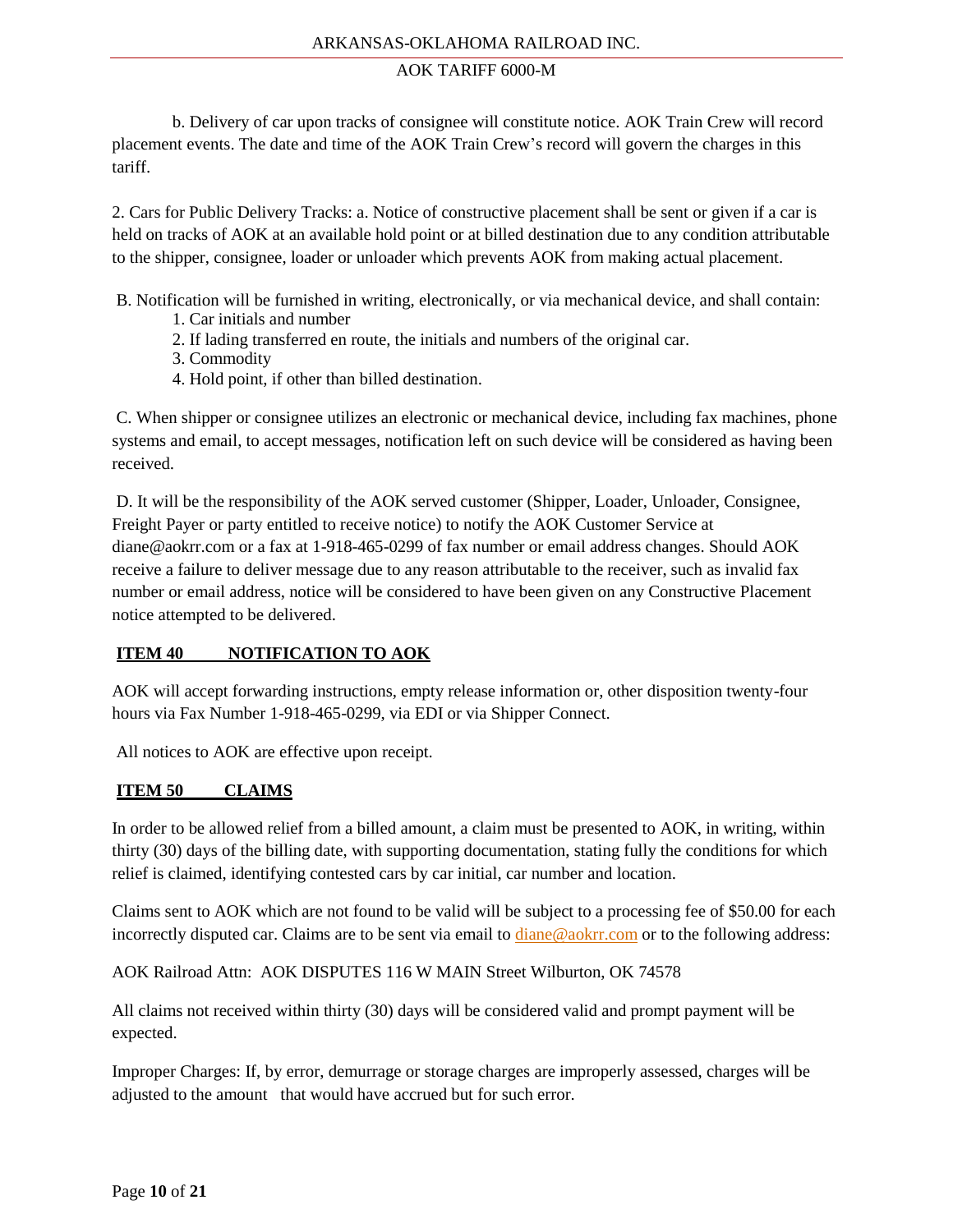Unacceptable Claims: Bunching and run around will not be considered railroad error and no allowance will be made.

Weather Interference: Acts of God: In the event it is impossible for shipper, loader, consignee, or unloader to get to a car or to load or to unload a car due to acts of God, including, but not limited to flood, storm, earthquake, hurricane, tornado, or to other severe weather or climatic conditions, the demurrage directly chargeable thereto will be adjusted, provided the impediment is at least two (2) days in duration. Notification of this impediment must be made to diane@aokrr.com. Customer will notify customer service within 24 hours of interference, and will provide daily updates until back in service.

## **ITEM 60 APPLICATION**

A. Section I (Demurrage) and Section III (Storage) applies on all cars constructively or actually placed on or after the effective date of this tariff, at all stations on the AOK, hereafter referred to as AOK. This publication takes precedence over any other domestic interstate, intrastate, export or import publication, containing rules, regulations and charges on demurrage and storage for the account of the AOK, and will be applied on the basis of "Straight Demurrage" as defined in Item 10, between AOK and ALL AOK SERVED CONSIGNEES AND SHIPPERS.

B. The disposition of a car at its point of detention determines the purpose for which the car is held and the rules applicable thereto.

C. All railroad owned and controlled cars, assigned cars, and privately-owned cars, including idler cars are subject to the rules and charges published herein, EXCEPT the following:

1. Cars for loading or unloading of AOK company material while held on AOK tracks or private sidings connecting therewith.

2. Cars of refused or unclaimed freight to be sold by AOK for the time held beyond legal requirements.

3. Cars of railroad ownership, leased for storage of commodities, for intra-plant or intra-terminal switching service, while held on lessee's tracks and car hire (per diem) is not paid by AOK.

4. Loaded private cars held on private tracks unless under railroad control and made subject to demurrage under the provisions of Item 80 or 90.

5. Empty private cars held on private tracks.

6. Empty cars ordered and rejected as unsuitable for loading within 48 hours following order date or actual placement date.

#### **ITEM 70 CHARGES FOR TOXIC OR POISONOUS INHALATION HAZARD (TIH/PIH)**

A. Spot on arrival: rail cars containing Toxic Inhalation Hazard (TIH) or Poisonous Inhalation Hazard (PIH), as defined in AAR Circular No. OT-55, as amended from time to time, must be spot on arrival. In the event a car cannot be placed on consignee's or shipper's controlled tracks or at consignee's or shipper's facility upon arrival and the rail car must be held by AOK, a charge of \$2,500.00 per rail car per day, or fraction thereof, will be assessed until the rail car is actually placed. The charges pertaining to this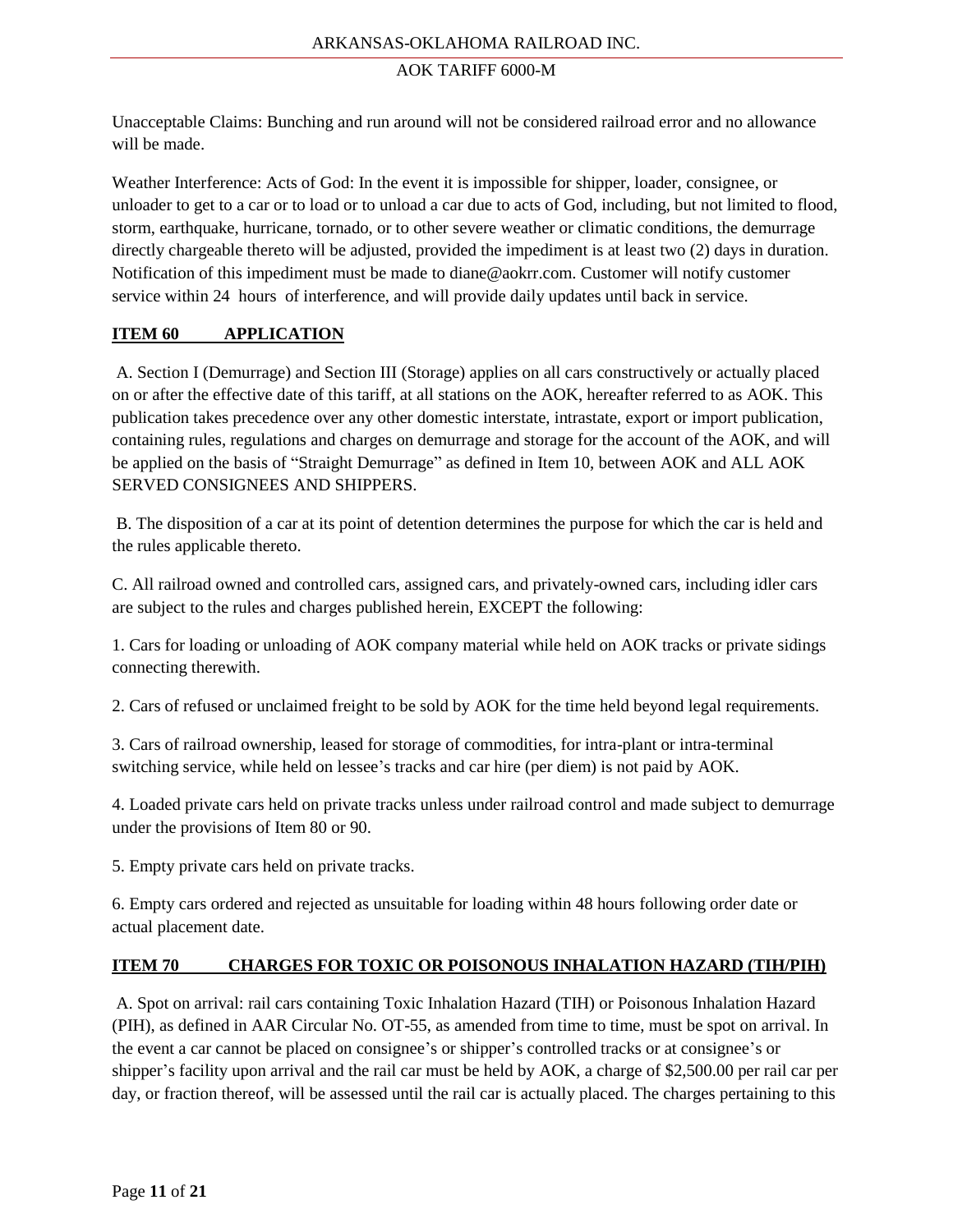Item are immediate. There will be no free time or holiday free time. The charges will begin at time of constructive placement and will continue until actual placement.

B. Held awaiting "forwarding instructions" as defined in Item 10: When AOK is requested to move a car, containing Toxic Inhalation Hazard (TIH) or Poisonous Inhalation Hazard (PIH), as defined in AAR Circular No. OT-55, as amended from time to time, from an industry or team track and the consignee or shipper requesting the move has not provided proper forwarding instructions and such car is moved by AOK to a railroad track, and is held awaiting proper forwarding instructions, a charge of \$2,500.00 per rail car per day, or fraction thereof, will be assessed against the party requesting the move until proper forwarding instructions are received. The charges of this Item are immediate. There will be no free time or holiday free time. The charges will begin on the day car is moved by AOK to a railroad track and will continue until proper forwarding instructions are received. In addition to the above charges, consignees or shippers will be liable for all Federal, State, Local penalties or fines which may be assessed for the holding of rail cars containing (TIH/PIH) on railroad controlled tracks and shall be jointly and severally liable for any loss, damage, or delay to equipment or lading caused by an Act of God, a public enemy, the authority of law, labor strikes, acts of civil disobedience, the inherent nature or character of the lading, natural shrinkage, an act or default of the shipper/consignor, owner or consignee/receiver, or from any cause whatsoever which occurs while the equipment and lading is in the actual physical custody and control of AOK due to the inability of the consignee or shipper to receive equipment or provide proper forwarding instructions, unless it can be proven that carrier's gross negligence was the cause of same. Consignees or shippers will be responsible for any cost incurred by AOK for providing protection or surveillance of any commodity provided in this Item while held on AOK property.

#### **ITEM 80 DEMURRAGE POLICY AND PRICES**

A. Settlement of charges will be made on a calendar month basis on all cars released during the calendar month. The daily demurrage rate is **\$50.00** per day per car after free time has expired.

#### B. DEMURRAGE CALCULATION EXAMPLE:

 The demurrage clock will start at 12:01 am the day after a railcar is constructively placed. On the following day at 12:01 AM, the first free day will be used.

#### C. FREE TIME:

 Cars for loading or unloading will be allowed forty-eight (48) hours free time. Free time begins at the first 12:01 A.M. after the car is constructively or actually placed , and notification is given.

#### D. Calculation of Charges:

The tariff or special agreement applied will be that in effect when the car is released.

- 1. On cars subject to demurrage charges after expiration of free time allowed, each chargeable day will be assed \$50.00 per demurrage day, except Empty Private Cars held on railroad tracks will be assessed \$40.00 per demurrage day.
- 2. Railcars for dimensional shipments will be assessed \$150.00 per demurrage day.
- 3. The applicable charge will accrue on all days, except holidays (see item 90) that fall as the first chargeable day.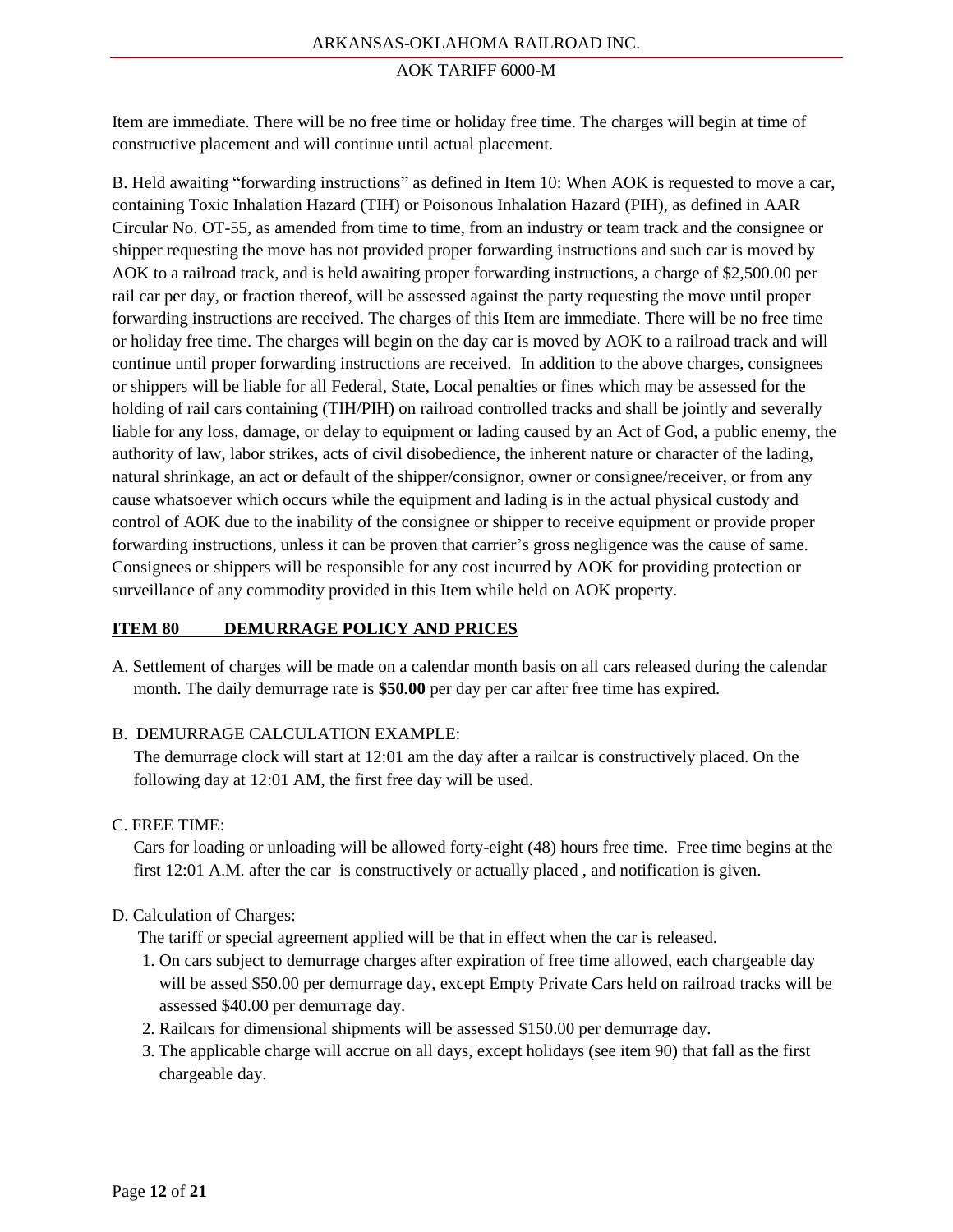#### **ITEM 90 HOLIDAYS**

Wherever reference is made to "holidays", it shall mean only the days listed below.

**New Years Day (January 1st) Good Friday Memorial Day- Last Monday of May Independence Day- July 4th Labor Day-First Monday of September Thanksgiving Day- Fourth Thursday of November Christmas Day- December 25th**

#### **SECTION II SWITCHING AND MISCELLANEOUS CHARGES**

#### **ITEM 100 EMPTY CARS RETURNED UNUSED**

A. When an empty car received from a connecting railroad for loading by an industry located on AOK is refused by the industry because the car is not in proper condition to load and car must be returned to the connecting railroad, a switching charge of \$350.00 in one direction only will be assessed against the connecting railroad furnishing the car.

B. When an empty car received from a connecting railroad is rejected for loading by an industry located on AOK, and returned unused for reasons other than described in (A) above, car will be returned to the connecting railroad and a switching charge of \$350.00 in one direction only will be assessed against the person, firm or corporation ordering the car.

C. When an empty car furnished by AOK (not a connecting railroad) is appropriated to a customer based upon a car order and subsequent notification is given to AOK that car(s) is no longer needed, a switching charge of \$350.00 will be assessed against the person, firm, or corporation ordering the car. Demurrage will also be charged for all detention, including, Saturdays, Sundays and Holidays from the date and time of actual or constructive placement until released, with no free time allowance.

# **ITEM 110 ORDERING EMPTY CARS IN FOR PLACEMENT BY SPECIFIC CAR NUMBER**

When empty cars are stored or otherwise held for loading, and customer requests such cars per day for placement by specific car number (as opposed to ordering in "any empty cars" or "the next cars in line"), then an "Ordering Empty by Car Number" charge of \$50.00 per car applies. Charge applies regardless of car ownership and whether the cars are stored or held on railroad tracks or on customer lease tracks.

#### **ITEM 120 CARS INTERCHANGED OR DELIVERED TO AOK IN ERROR**

Loaded or empty car(s) received in interchange by AOK; (i) without billing instructions, or (ii) at an interchange not specified in the billing, or (iii) when AOK is not in the route, or (iv) when shipper, consignee or owner changes billing instructions to move car(s) via an outbound carrier other than AOK will be returned to the delivering carrier or forwarded to the proper carrier if interchange with such carrier within the same switching district at a charge of \$450.00 per car.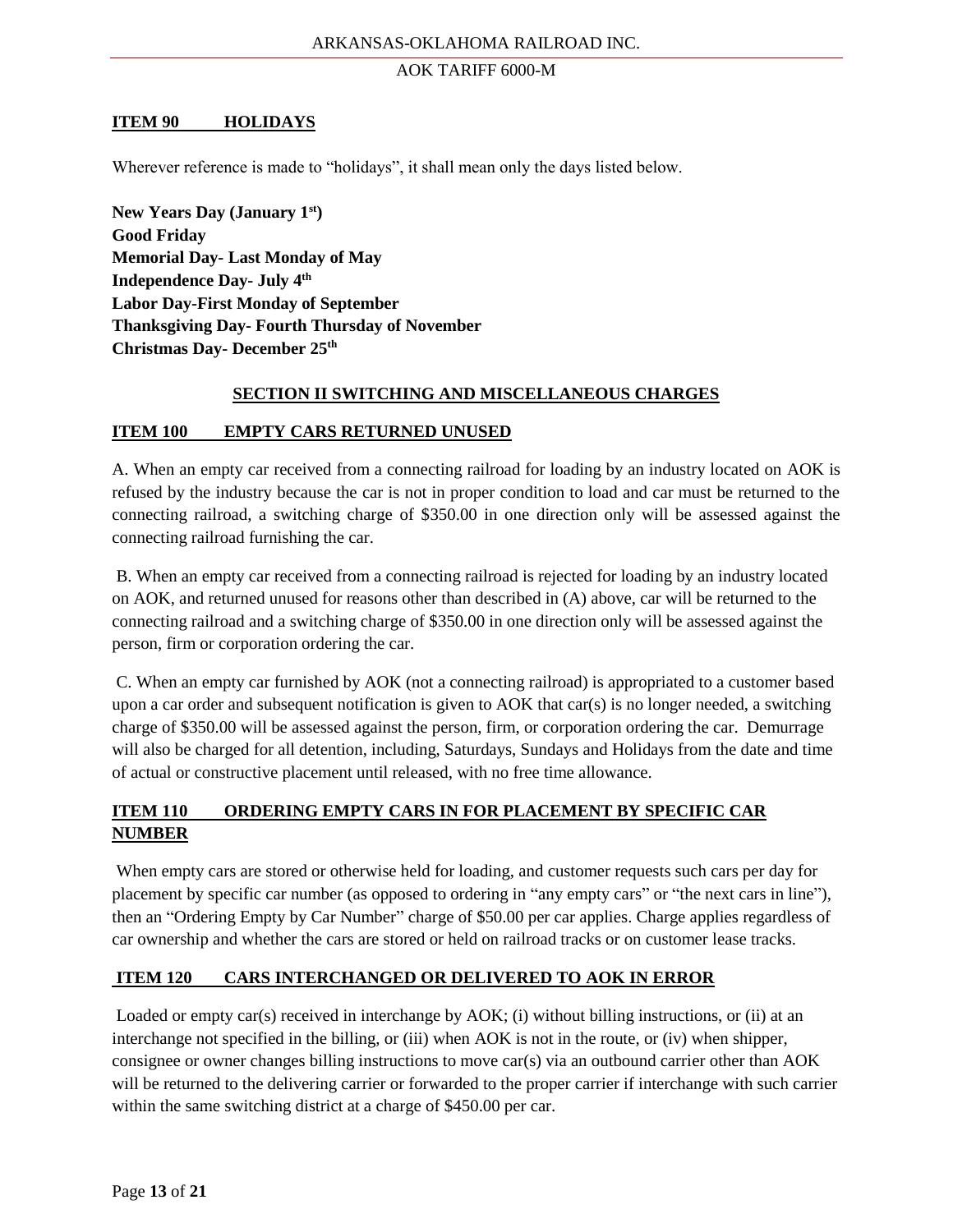## **ITEM 130 INDUSTRY SETBACK**

Upon receipt of a request to return car(s) previously released on AOK, AOK will perform the service at a charge of \$350.00 per car, provided car(s) is within the switching terminal. If the service of another carrier(s) is necessary to effectively return the car(s) their charges(s) will be in addition to the \$350.00 per car.

Note: If car(s) is beyond the switching terminal, in addition to any other carrier's charges, a charge predicated on the distance between traveled on AOK between the turning point and point of original release will be assessed as follows: Less than 100 miles = \$450.00 per car

## **ITEM 140 LOCOMOTIVES, DEAD, ON OWN WHEELS**

The applicable charge for switching locomotives, dead on their own wheels will be \$550.00, unless specified in another item or publication.

# **ITEM 150 REASONABLE DISPATCH**

AOK will transport railcars over its line with reasonable dispatch. AOK and connecting carrier(s) do not guarantee rail service on any scheduled time frame.

# **ITEM 160 OVERSIZED LOADS OR SPECIAL TRAIN SHIPMENTS**

Over-sized shipments, as defined in Note 1, will be handled in regular switching service, as defined in Note 2, whenever possible. The charge for each handling oversized loads, as defined in Note 1, will be \$500.00 per car and will be assessed in lieu of the regular published intra-terminal switching charges in this tariff.

Special switching service, as defined in Note 2, will be provided at a charge of \$2,000.00 per car for each special switch, and will be assessed in lieu of the regular published intra-terminal switch charges in this tariff.

Note 1: A shipment shall be defined as over-sized under any of the following conditions:

- …………….lading exceeds twelve (12) feet in width;
- …………….lading extends over the length of the car;
- …………….lading extends twenty (20) feet above the rail;

…………….lading weighs 200,000 pounds or more.

Note 2: Regular and Special Switching Service Defined:

Regular switching service is defined as a service accorded shipments which can be handled by a regular switching assignment.

Special switching service is defined as a service which cannot be handled by a regular switching assignment because of excess weight, height, width or length and will only be provided when in the judgment of AOK special switch service is necessary, or when specifically requested by consignee, shipper, or owner. In any case, special switching service will be performed at carrier's convenience.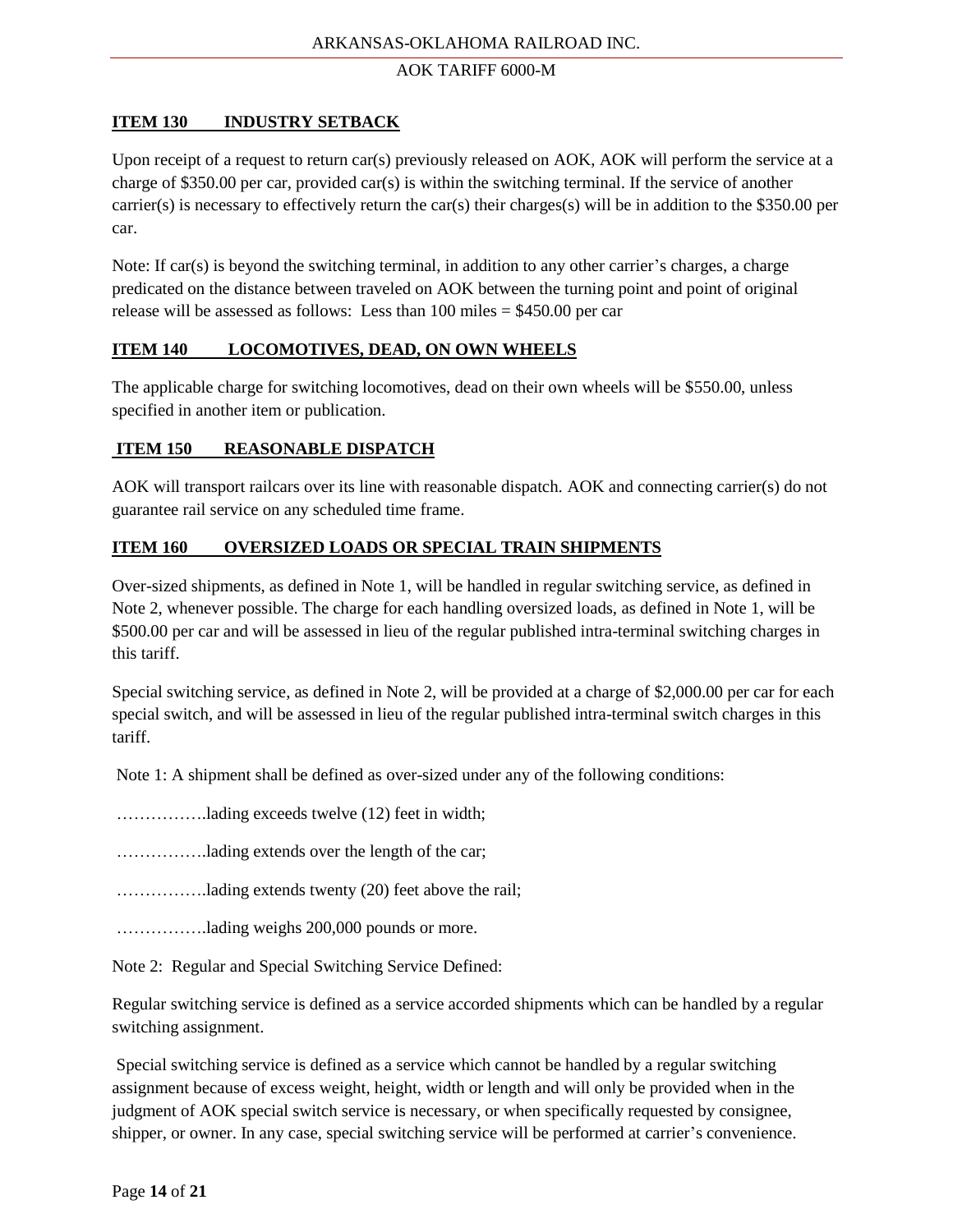Consignee, shipper, or owner must provide AOK personnel advance notice by phone at 1-918-465-0299 that an over-sized shipment handled in regular switching service or special switching service will be required, as well as the initial and number of the car(s) to be switched. AOK will email or fax a special request form noting the requested initial and numbers of the cars(s), along with the date service is to be performed and where invoice needs to be sent. Once form is signed and returned to AOK either via an email at diane@aokrr.com or a fax at confirming the request, AOK will begin operational coordination of request.

## **ITEM 170 SWITCHING OUTSIDE NORMAL OPERATING OR SERVICE HOURS**

A. The provisions in this Item apply where AOK is requested by consignee, shipper, or owner to furnish necessary locomotive(s) and crew(s) to perform industrial switching service at other than normal assigned time for a specific location.

B. Charges will be assessed at a rate of \$300.00 per hour or fraction thereof, subject to a minimum charge of \$600.00. Charges shall be assessed for each request for switching service, regardless of the number of cars, and will be in addition to any other chargeable services performed in connection therewith.

C. Consignee, shipper, or owner must provide AOK personnel advance notice by phone at 1-918-465- 0299 that switching outside of normal operating or service hours will be required, as well as the initial and number of the car(s) to be switched. AOK will email or fax a special request form noting the requested initial and numbers of the cars(s), along with the date service is to be performed and where invoice needs to be sent. Once form is signed and returned to AOK either via an email at diane@aokrr.com or a fax at 1-918-465-0299 confirming the request, AOK will begin operational coordination of request.

## **ITEM 180 SPECIAL FREIGHT TRAIN SERVICE**

Special freight train service is defined as a train which is operated on an expedited schedule or under special service or transportation requirements specified by the shipper, consignee or the agent of either at a charge in addition to the applicable class or commodity rates or fares, or a train which is assembled in accordance with instructions given to AOK by a shipper, consignee, or agent of either. Upon request and at the convenience of AOK, special freight train service will be furnished on AOK, subject to the charges and conditions specified in this Item.

A. Charges will be assessed at a rate of \$300.00 per hour or fraction thereof, subject to a minimum charge of \$900.00. Charges shall be assessed for each request for special freight train service, regardless of the number of cars, and will be in addition to any other chargeable services performed in connection therewith.

B. Consignee, shipper, or owner must provide AOK personnel advance notice by phone at 1-918-465- 0299 as to each special freight train service to be made under this tariff giving AOK all necessary information as to such special train movement, including consist, date and time of movement, and any other information and instructions pertinent to such movement, allowing sufficient time for AOK to consummate whatever arrangements may be necessary to facilitate the movement of such train, including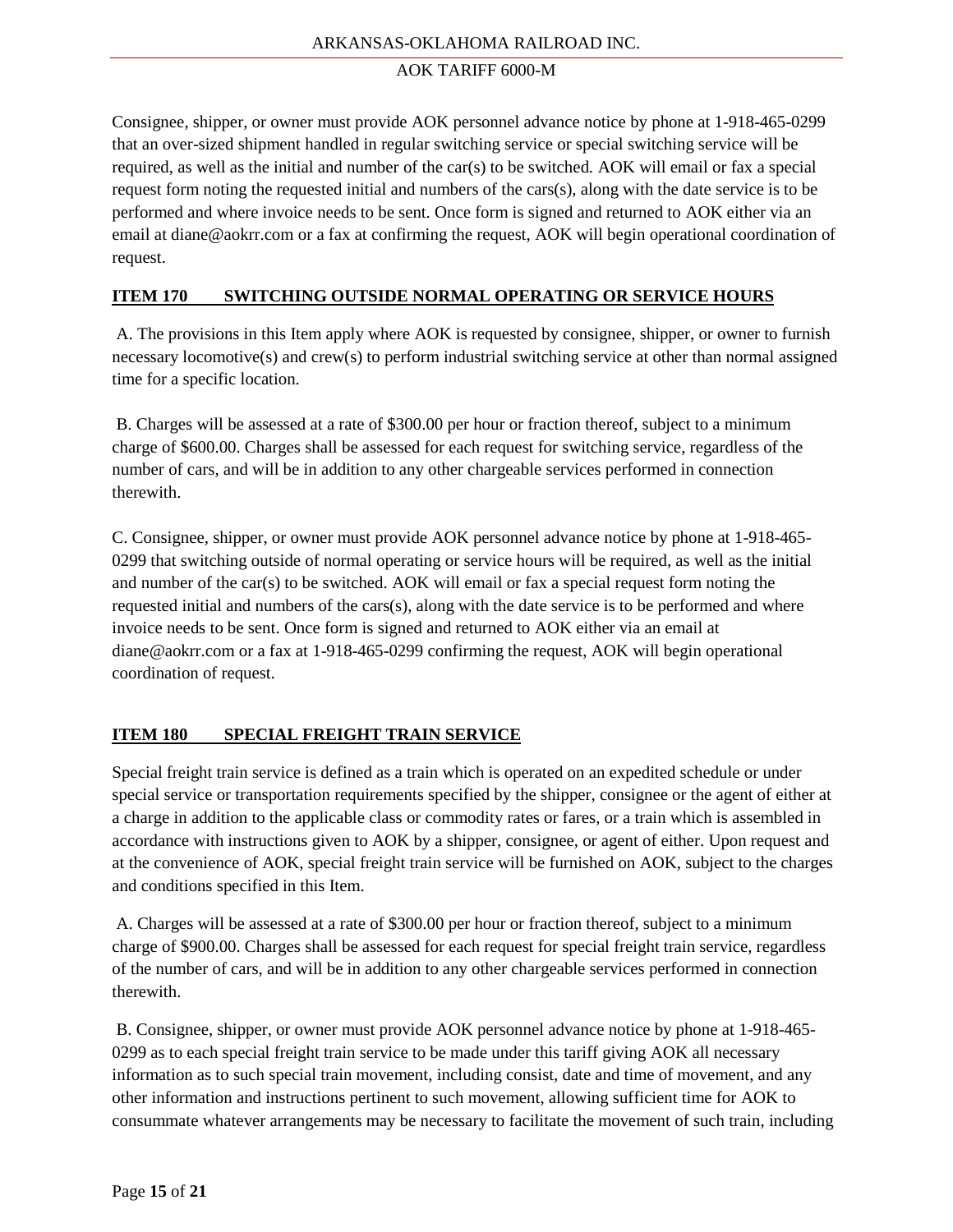the assembly of equipment, personnel and other incidental requirements. Prior to service being performed, AOK will email or fax a form noting all of the necessary information provided originally via phone, along with date service is to be performed and where invoice needs to be sent. Once this form is signed and returned to AOK either via an email at diane@aokrr.com or a fax at 1-918-465-0299 confirming the request, AOK will begin operational coordination of request.

## **ITEM 190 TURNING CARS TO PERMIT LOADING/UNLOADING**

When a customer requests AOK to turn car(s) for the purpose of loading or unloading, AOK will bill the customer making the turn request \$250.00 per car non-hazardous or \$500.00 per car hazardous (STCC series 28, 29, 48, & 49) for each car that AOK turns.

## **ITEM 200 WEIGHING**

A charge of \$200.00 per car when scale is en route of movement and no additional switching is required, \$450.00 per car for out of route movement to weigh. Weigh charges are in addition to any other chargeable services performed in connection therewith.

## **ITEM 210 OVERLOADED CARS**

A. DEFINITION: A car will be considered overloaded when the weight of the lading thereof exceeds the maximum carrying capacity (load limit) stenciled on the car or the maximum gross weight of the car exceeds the weight limitations of the corresponding subdivision.

B. NOTIFICATOIN: The party contracting for services or owner of the lading will be notified of the overload and will be allowed to remove the excess at origin or at the nearest yard. Demurrage charges commence with the first 12:01 am after notification is given user or owner of the lading by AOK, with no other free time.

C. CARS RECEIVED FROM CONNECTING LINES: The consignee will be notified to remove the excess as provided in this tariff. If the car can be moved to the nearest yard to be unloaded a charge of \$450.00 will be assessed to the consignee. If the car is rejected and returned to interchange then a charge of \$450.00 will apply in addition to the freight charges due all carriers handling the move. If the car is found to be overweight after traversing the line and being delivered to the consignee then a penalty of \$900.00 per car will be assessed.

#### **ITEM 220 DIVERSION/RECONSIGNMENT CHARGES**

General Application:

A. When AOK has taken physical possession of the car(s) from a connecting carrier.

- B. Diversions/Reconsignments will only be accepted from;
- a. Payer of Freight
- b. Authorized Representative/Agent of the Payer of Freight
- c. Shipper
- d. Consignee
- e. Car owner/Lessee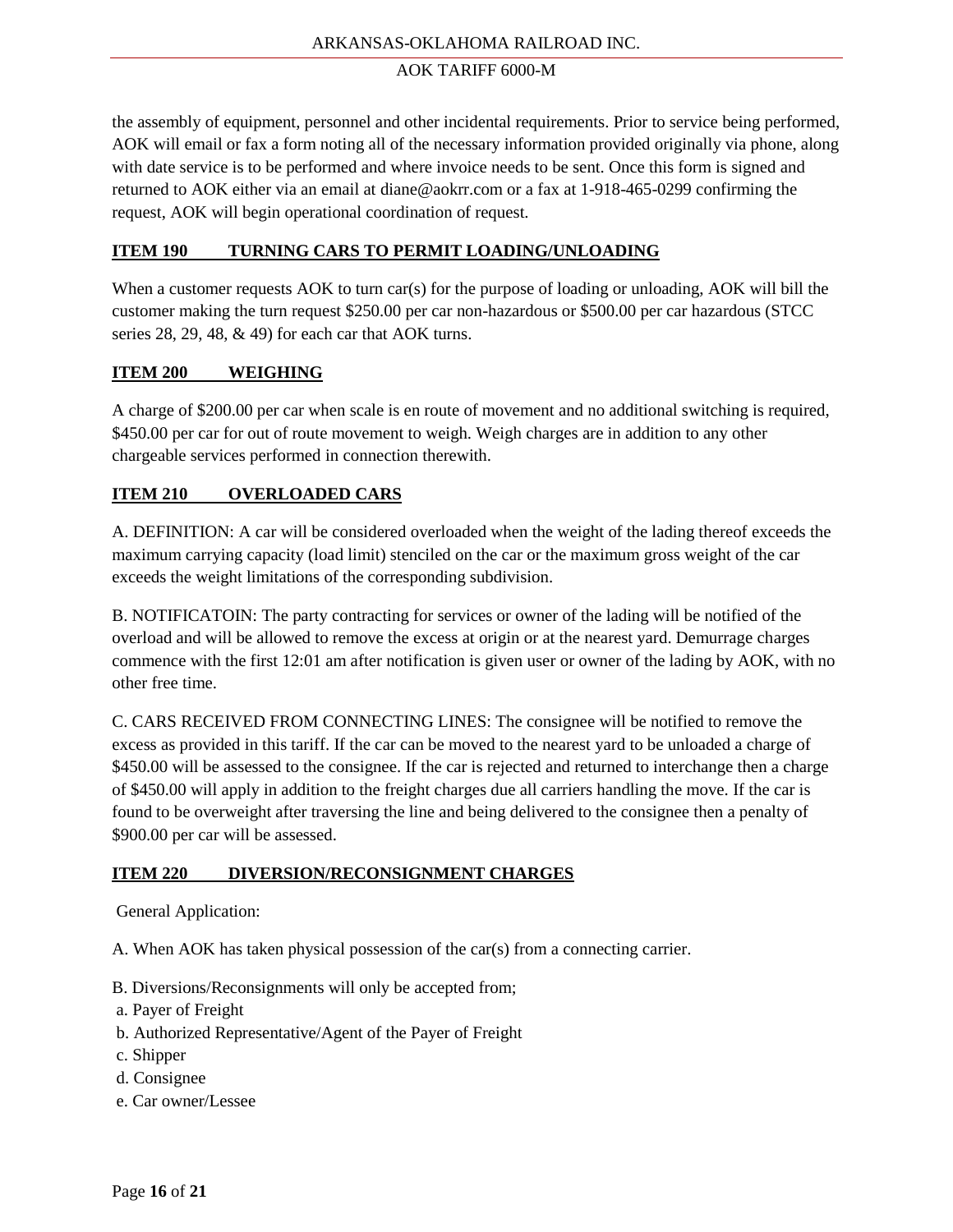- C. Diversion/Reconsignments will not be accepted
- a. After car has been interchanged to a connecting carrier
- b. After actual placement
- c. Require AOK to perform Back hauls or Out-of-Line hauls
- d. If car is already in an interchange block
- e. If car is non-revenue empty

D. AOK reserves the right to reject a diversion or reconsignment request for any reason.

E. AOK will make diligent effort to effect desired diversion or reconsignment when the car is in AOK possession.

a. AOK will not assume any responsibility after a car has been classified or assembled into a train for movement, or if car has been pre-blocked" or "run-through" train service.

b. AOK will not be responsible for executing a diversion/reconsignment order on a specified day or time of day

F. AOK personnel must receive advance notice by phone at 1-918-465-6994

G. Once AOK personnel approves diversion, AOK must receive an email at diane@aokrr.com or a fax at 1-918-465-0299 confirming request with details of where to send charges before diversion will be completed.

H. Cars diverted or reconsigned prior to arrival of car at billed destination shall be charged a rate of \$300.00 per car as well as the otherwise applicable tariff charge for the move.

I. Cars diverted or reconsigned after the arrival of car at billed destination, but not spotted, shall be charged a rate of \$450.00 per car as well as the otherwise applicable tariff charge for the move.

## **ITEM 230 PRIVATE CAR APPLICATION FOR RAILROAD MARKED CARS**

AOK is aware that shippers and/or consignees may sometimes lease railcars from other railroads for shipments that may originate or terminate on AOK. Such railcars normally contain the reporting marks of the lessor railroad. In order to avoid the assessment of demurrage charges by AOK when such railcars are located on private or leased tracks, on AOK rail lines, it is necessary that shippers apply to and receive the approval of, AOK for the designation of such cars as "private" cars for the purposes of demurrage or storage. AOK reserves the right to assess demurrage and storage charges while cars designated as private are on railroad owned tracks.

A. Shipper and/or consignee must submit a written request to AOK not less than thirty (30) days prior to the date that the "private" car designation should take effect to diane@aokrr.com. The request must include:

a. Name of Shipper and/or Consignee leasing the railcars

- b. Name of lessor railroad
- c. Listing of the reporting marks of the railcars being leased and railcar type(s)
- d. Length of time requested for the private railcar designation
- e. Copy of applicable railcar lease (upon request of AOK)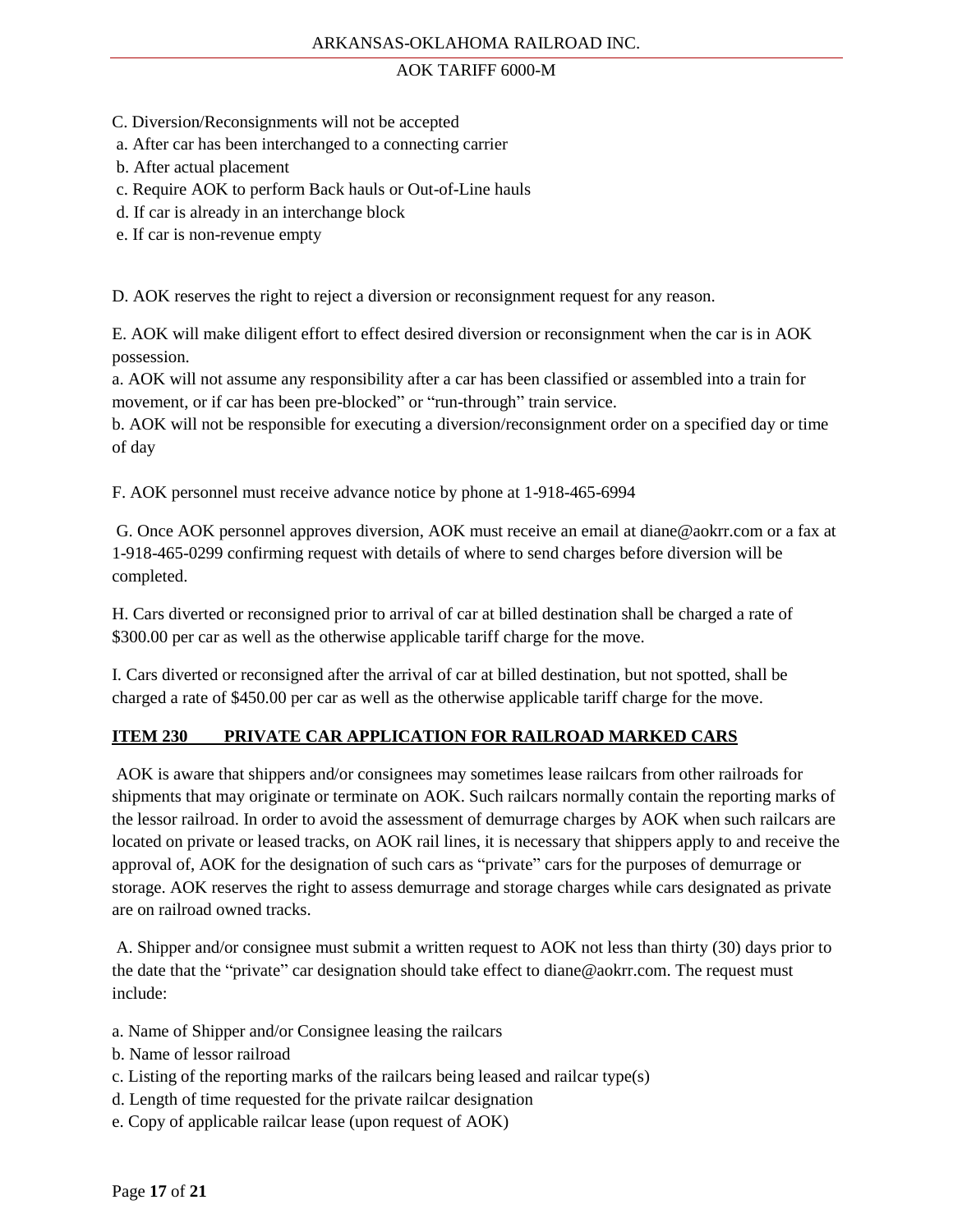B. AOK will provide a written reply to each request within thirty (30) days of receipt of the request. AOK, in its sole discretion may accept or reject the request in whole or in part. AOK may accept a smaller number of railcars than requested and/or for a shorter amount of time.

#### **ITEM 240 PRIVATE CAR MILEAGE**

The AOK is not a party to the ASLG 6007 Tariff-series nor the RIC 6007-Tariff series and does not pay private car mileage.

## **ITEM 250 MILEAGE ALLOWANCE ON SHIPPER OWNED OR LEASED CARS**

Shipper owned or leased cars moving under freight rates published in this tariff or in any connecting line tariff will be zero rated on the AOK.

## **ITEM 260 INTRA-PLANT SWITCHING**

The AOK will perform intra-plant switching on loaded or empty cars at a charge of \$150.00 per car nonhazardous or \$250.00 per car hazardous (STCC series 28, 29, 48, & 49).

## **ITEM 270 INTRA-TERMINAL SWITCHING**

The AOK will perform intra-terminal switching on loaded or empty cars at a charge of \$200.00 per car non- hazardous or \$450.00 per car hazardous (STCC series 28, 29, 48, & 49).

Empty equipment moving in intra-terminal switching service to or from facilities for cleaning, lining, relining, maintenance, modification or repair not immediately preceded by or followed by a revenue movement via the AOK will be assessed a charge of \$300.00 per car.

#### **ITEM 280 RELEASE OF CARS WITHOUT FORWARDING INSTRUCTIONS**

When on instructions, loaded or empty cars moving on own wheels, are removed from industry, shop, team track or interchange tracks and are held by carrier awaiting forwarding instructions, a charge of \$400 per car with a maximum charge of \$1,200 per bill of lading will be assessed against the loader, shipper, or party taking responsibility for Miscellaneous Charges. If car(s) are subsequently ordered returned to the loader's interchange tracks, the applicable intra-terminal switching charge will be assessed against party requesting the service.

## **SECTION III STORAGE RULES AND CHARGES**

# **ITEM 290 STORAGE OF LOADED OR EMPTY PRIVATE CARS ON RAILROAD TRACKS**

COMPUTATION OF CHARGES: If the total number of loaded or empty private cars in stored status and available to be ordered in on the next scheduled service exceeds the shipper or consignee's available storage agreement capacity on any particular day, then storage charges will be assessed at a rate of \$60.00 per Storage day, except Empty Private Cars held on railroad tracks will be assessed \$40.00 per Storage day.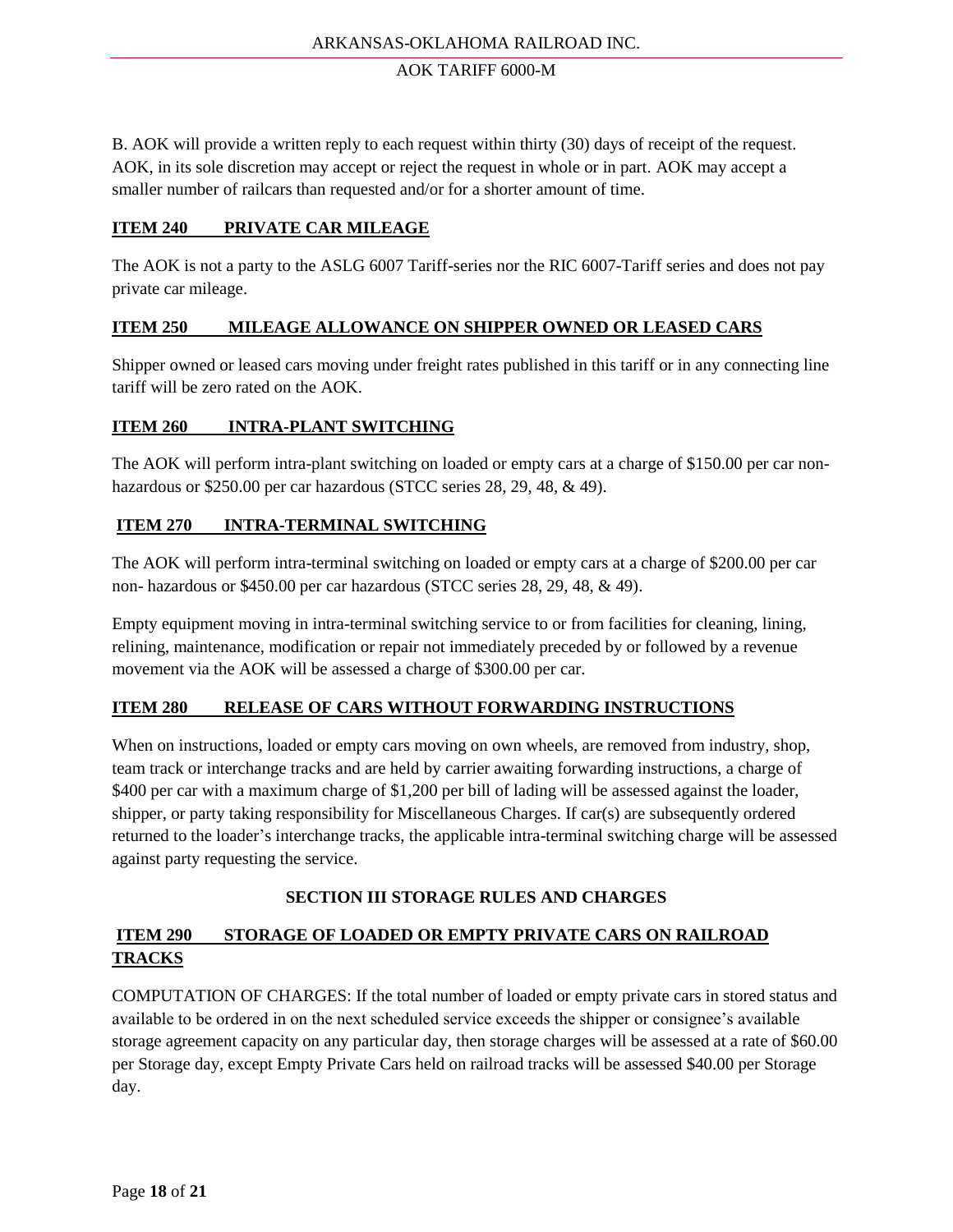Storage will apply from the first 12:01 AM after notification of availability and constructive placement of empty private cars on railroad tracks until the actual placement on private leased tracks.

RESPONSIBILITY OF CAR: The shipper, receiver, owner or lessee is responsible for the car while in stored status according to the customer storage arrangement in place.

## STORAGE PLAN:

A. Unless otherwise advised, charges will be assessed against the contracted storage customer on the railroad.

B. Settlement of charges will be made on a monthly basis on each car released from storage during each calendar month.

## **ITEM 300 CONTRACTUAL STORAGE FOR PIRVATE OR RAILROAD OWNED CARS.**

COMPUTATION OF CHARGES: The AOK has the right to enter into agreements with any company for the use of leased storage space for railcars. The AOK has the right to determine individual rates based on space and car type. Please contact Becky Mcfadden at [beckym@tulsaconnect.com](mailto:beckym@tulsaconnect.com) or by phone at 1-918-465-0299.

Storage charges will begin the day AOK receives interchange notification from the delivering carrier. Storage charges will cease once billing is received via email or fax to [beckym@tulsaconnect.com](mailto:beckym@tulsaconnect.com) or 1- 918-465-0295.

RESPONSIBILITY OF CAR: The shipper, receiver, owner or lessee is responsible for the car while in stored status according to the customer storage arrangement in place.

#### STORAGE PLAN:

A. Unless otherwise advised, charges will be assessed against the contracted storage customer.

B. Settlement of charges will be made on a monthly basis on each car during each calendar month until the car is rebilled back to another carrier.

C. Switching Charge- Extra fees include a switching movement to access cars that are not first available from the place of storage due to the order that cars were received, also referred to "Cherry Picking." Charge is per car moved to access the requested car or cars. Cherry Picking will be assessed at a rate of \$150.00 per car.

## **ITEM 310 STORAGE OF RAILWAY EQUIPMENT MOVING ON OWN WHEELS**

APPLICATION: This item applies to railway equipment held on AOK tracks that will move or has moved on its own wheels as freight under transportation charges.

COMPUTATION OF CHARGES: Storage charges will be assessed at a rate of \$60.00 per Storage day.

RESPONSIBILITY OF CAR: The shipper, receiver, owner or lessee is responsible for the car while in stored status according to the customer storage arrangement in place.

STORAGE DAYS WILL COMMENCE: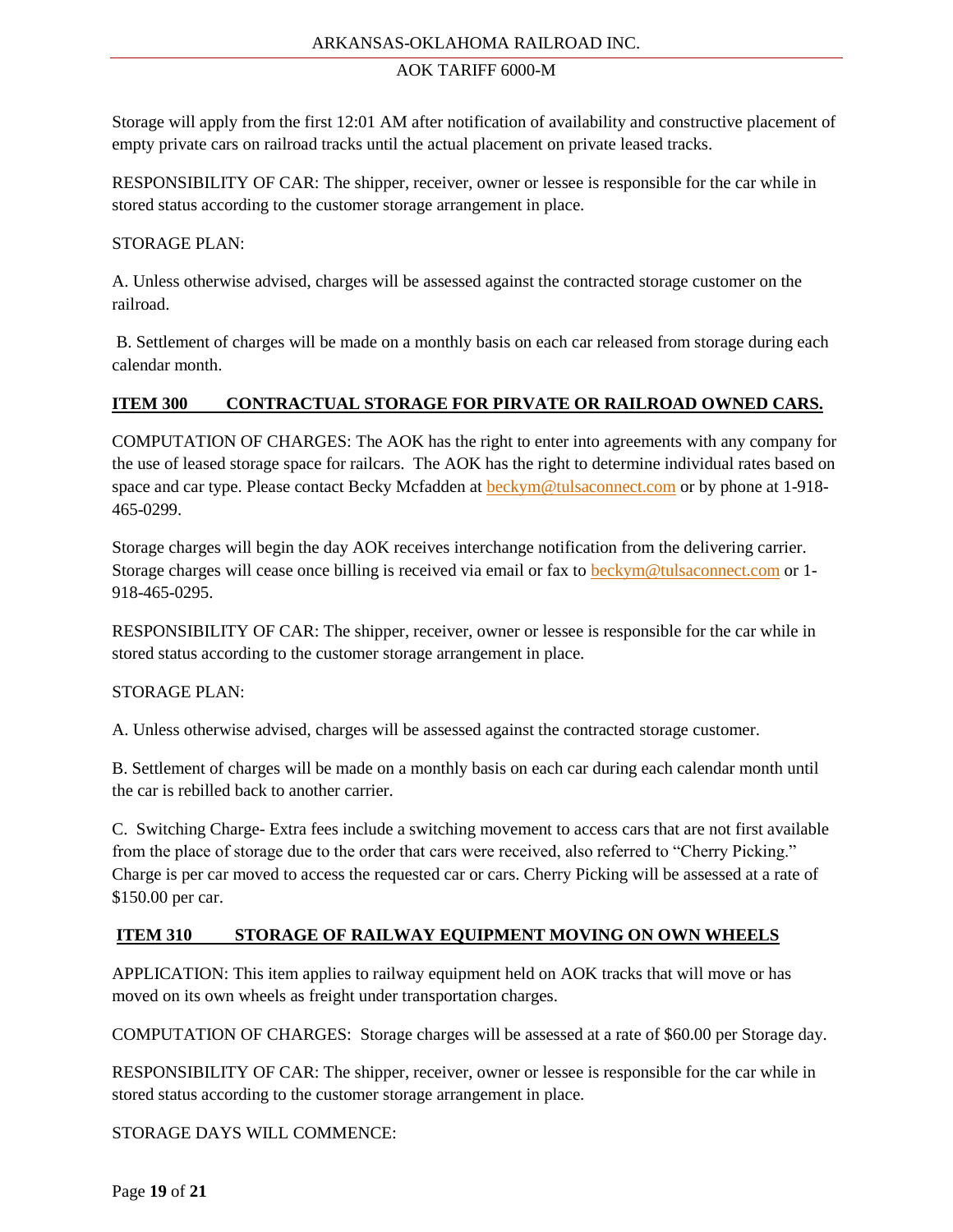A. At Origin or Enroute: From the first 12:01 AM following placement of the equipment in storage and continuing until equipment is released from hold tracks. (Notice of arrival will be given consignee within twenty-four (24) hours after arrival of equipment at hold point).

B. At Destination: From the first 12:01 AM after notice of arrival is given consignee and continuing until equipment is released from hold tracks. (Notice of arrival will be given consignee within twenty-four (24) hours after arrival of equipment at hold point).

## STORAGE PLAN:

A. Unless otherwise advised, charges will be assessed against the contracted storage customer on the railroad.

B. Settlement of charges will be made on a monthly basis for all equipment released from storage during each calendar month.

# **ITEM 320 STORAGE OF EXPLOSIVES, HAZARDOUS MATERIALS (OTHER THAN TIH/PIH)**

## APPLICATION:

A. This Item applies on any car (loaded or residue empty) containing Explosives or Hazardous Materials that is held on railroad controlled tracks, which includes Team Tracks.

B. Explosives are defined as Class A, B and C Explosives as named in Part 172, Commodity List, Tariff Bureau of Explosives (BOE) 6000-Series.

C. Hazardous Materials are defined as "Hazardous Wastes" and "Hazardous Substances" as named in Hazardous Materials Regulations of the U. S. Department of Transportation in 40 Code of Federal Regulations (CFR) 260 through 263 and 49 CFR 171.8 or successor thereof, requiring the use 4-digit identification numbers on shipping documents, placards or panels and identified with Standard Transportation Commodity Codes (STCC) beginning with 48 and 49 or beginning with STCC 28 and 29 and converting to STCC 48 or 49.

D. Demurrage charges will be in addition to the charges provided in this Item.

## STORAGE DAYS WILL COMMENCE:

A. At Origin: From the first 12:01 AM following release of the car and continuing until a document is given AOK containing all necessary information to forward the car.

B. At Destination: From the first 12:01 AM after notice of arrival is given consignee and continuing until the car is released or placed on private tracks.

## STORAGE PLAN:

A. Charges will be billed on a monthly basis.

B. Charges will apply per chargeable day until removal from railroad premises.